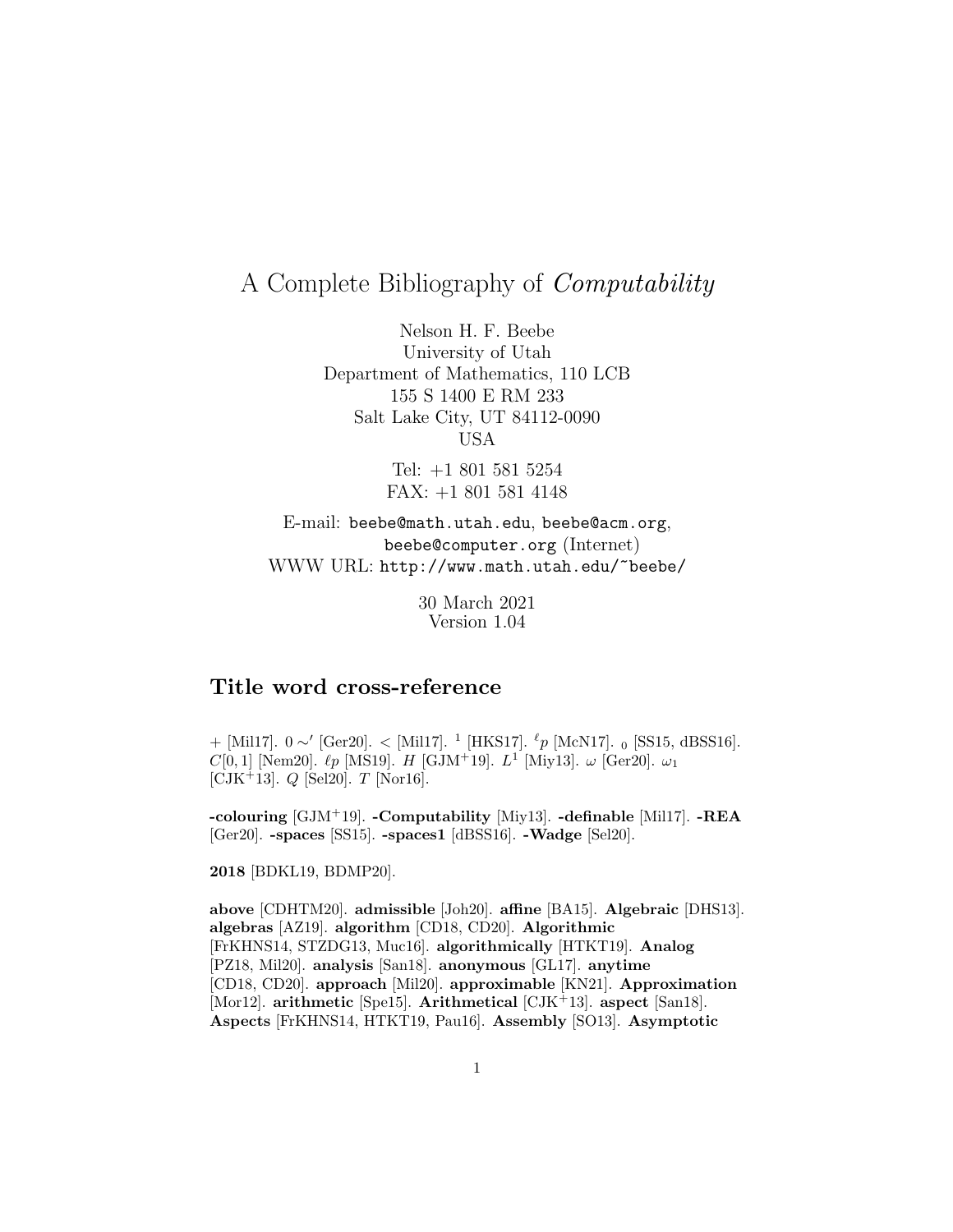[Ast15, HJMS16]. **Author** [Ano12, Ano13, Ano14, Ano16, Ano17]. **automatic** [HKS17]. **Automorphism** [AS18].

**balance** [Mil20]. **Bar** [Lon19]. **Barry** [ELPL+18, Löw18, Löw16]. **Base** [dBSS16]. **Base-complexity** [dBSS16]. **bases** [AS18]. **Behavior** [SO13]. **Bendixson** [Joh20, Nor16]. **between** [FRS19, Fuj21, Mil20]. **bi** [BFRS21]. **bi-embeddable** [BFRS21]. **block** [Har15]. **bound** [HJMS16]. **bounds** [CKLZ20]. **Bridging** [EEH<sup>+</sup>13].

**Cantor** [Joh20, Nor16]. **Cardinal** [GKT19]. **case** [GL17]. **Categorical** [MS13]. **categoricity** [AC17, BFRS21, CDHTM20]. **ceers** [AS19]. **certain** [Her20]. **channels** [ICDF17]. **characterizations** [HK18]. **Characterizing** [GL17]. **choice** [dBPS20]. **circuits** [BBF<sup>+</sup>19]. **classes** [GKT19, Her20]. **classification** [Mil19]. **classifications** [dBSS16]. **closed** [Joh20]. **coarse** [HJMS16]. **coding** [DI17]. **COH** [CDHP20]. **Coloring** [FP17]. **colouring** [GJM<sup>+</sup>19]. **Combinatorial** [DHH<sup>+</sup>20, GL17]. **communication** [ICDF17]. **Compactness** [Kre12, Sha20]. **compatible** [GL17]. **Complete** [HHP14, Sha20]. **Complexity**

[BDMP20, NNS14, BA15, FRS19, HK18, Koh19, MS17, Pat15, dBSS16]. **component** [GHM15]. **Compositions** [Goh20]. **Compression** [MT12]. **Computability**

[AC17, BDKL19, HRW12, Löw16, Miy13, Sko13, TZ14, AHJ19, HJMS16]. **Computable** [CHM12, IP18, McN17, Lon19, MS19]. **Computably** [CDSS12, MS13]. **computation** [HK18, Mil20]. **Computational** [BDMP20, MS17, San18]. **computations** [BLPL18]. **concerning** [CDHP20]. **cones** [AHJ19]. **Confluence** [EEH<sup>+</sup>13]. **conjugacy** [MS17]. **Connected** [Kih12, GHM15]. **conservative** [Tow15]. **Constant** [MT12]. **constrained** [GL17]. **constructive** [Fuj21, Nem20]. **Content** [BDMP20]. **Continua** [Kih12]. **Continuity** [Die13]. **Continuous** [TZ14]. **Cooper** [ELPL<sup>+</sup>18, L¨ow16, L¨ow18]. **copies** [McN17]. **copy** [MS19]. **Correspondence** [STZDG13]. **countable** [Mil19, Sha20].

**Dagstuhl** [BDMP20]. **Data** [EEH<sup>+</sup>13, PZ18]. **Decidability** [BA15]. **definability** [LP18]. **definable** [Mil17]. **Degree** [DGT13, Car16, MS19]. **Degrees** [BFRS21, CHS14, CDHTM20, FS14, Wri18, AS18, CD19, CLX18, DGH<sup>+</sup>20, FT18, GS18, Her20, LP18, Sel20]. **Dense** [AHJ19, Nem20]. **density** [Ast15, HJMS16]. **Derivative** [HRW12]. **Descartes** [Mil20]. **describing** [Her20]. **differentiable** [Nem20]. **differential** [Mil20]. **Dimension** [ACDN17]. **Diminishable** [FFH<sup>+</sup>20]. **Discrete** [TZ14].

**Editorial** [BBC<sup>+</sup>12, BBBM16]. **Effective** [FvO16, HTKT19]. **effectively** [Joh20]. **Efficient** [Hit12]. **elements** [CDH<sup>+</sup>19]. **embeddable** [BFRS21]. **engine** [Löw16]. **Enumerable** [CDSS12, AS18]. **enumeration** [GS18]. **Equivalence** [CHM12, FRS19]. **equivalent** [DHH<sup>+</sup>20]. **Ershov** [CGH<sup>+</sup>18].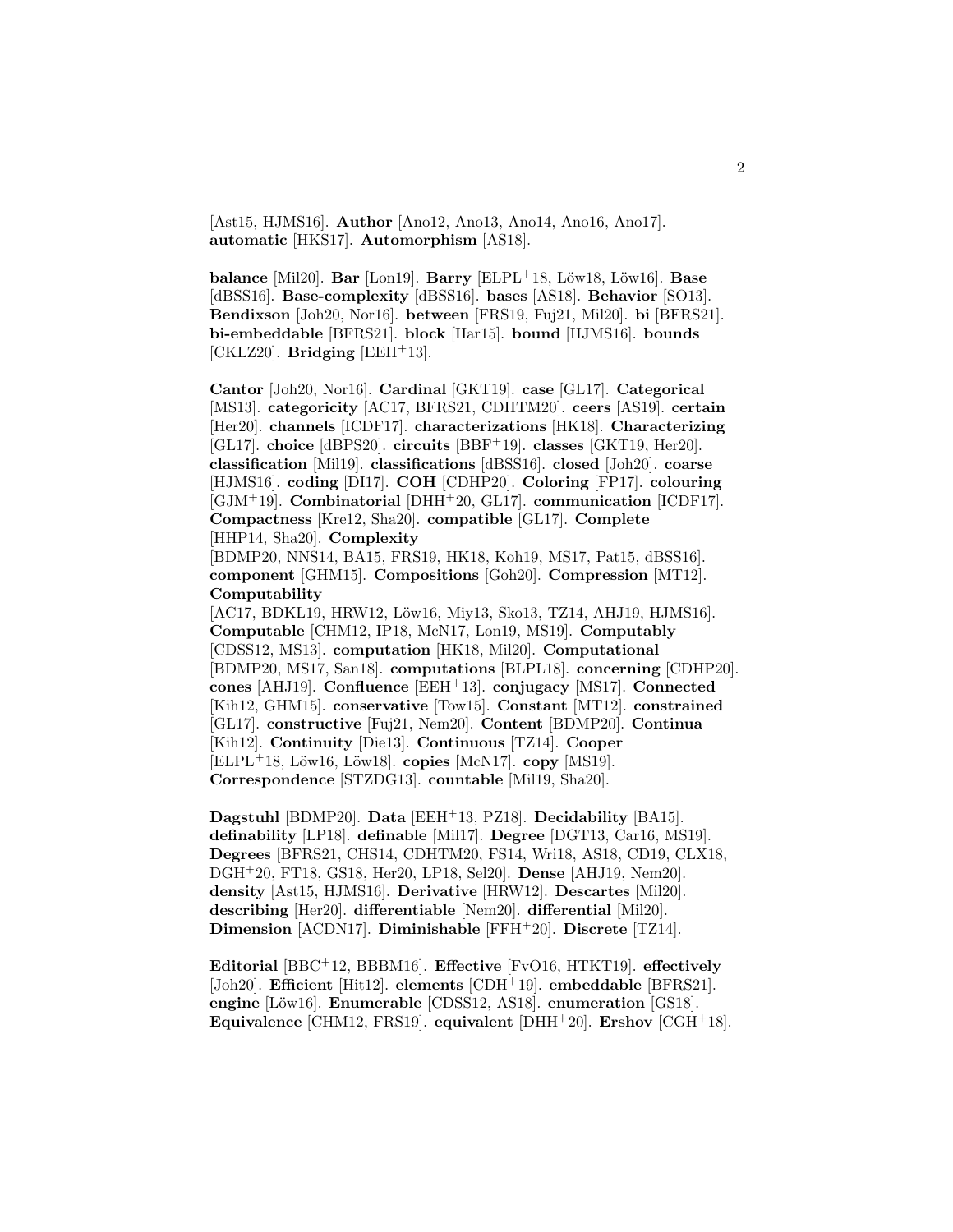**Europe** [Löw16]. **evaluation** [KN21]. **Evaluations** [STZDG13]. **every** [LL15]. **exactly** [CDH<sup>+</sup>19]. **existence** [Fuj21, GHM15, Nem20]. **expansions** [Mil17]. **Expressiveness** [DM18]. **extension** [Mil20]. **Extensions** [DHS13, Tow15]. **extraction** [ACDN17].

**Feasible** [BBF<sup>+</sup>19]. **feasibly** [KN21]. **Fermat** [MS13]. **Field** [DHS13]. **Fields** [MS13]. **Finite** [HW12, BH18]. **Finitely** [JKS18]. **first** [HT19]. **first-order** [HT19]. **FO** [Mil17]. **forcing** [Pat17]. **Ford** [BH18]. **Forests** [Her20]. **forming** [Ger20]. **foundational** [Mil20]. **free** [Sel20]. **Fulkerson** [BH18]. **function** [PZ18]. **functional** [San18]. **Functions** [FrKHNS14, Sko13, BBF<sup>+</sup>19, BA15, Goh20, Har15, Her20, KN21, Nem20].

**Gandy** [San18]. **Generalizations** [BCNS14]. **generated** [JKS18]. **Generator** [AC12]. **generic** [Car17]. **genericity** [FT18]. **Geometric** [CHS14]. **G¨odel** [Nor16]. **Graph** [EEH<sup>+</sup>13, GHM15]. **groups** [JKS18].

**halting** [CD18, CD20]. **hardness** [GJM<sup>+</sup>19]. **Hierarchy** [CJK<sup>+</sup>13, CHM12, CGH<sup>+</sup>18, GS18, SS15]. **High** [SO13]. **higher** [BS16]. **higher-order** [BS16]. **Hindman** [CKLZ20, CDH<sup>+</sup>19]. **Hyland** [San18]. **hyperimmunity** [Pat17]. **Hyperprojective** [SS15].

**II** [Kri19]. **immunity** [Ast15, Pat18]. **Implies** [Die13]. **Inapproximability** [BCNS14]. **incentive** [GL17]. **Incompleteness** [Mor12]. **Incomputability** [Kih12]. **Independence** [STZDG13]. **Index** [Ano12, Ano13, Ano14, Ano16, Ano17]. **induction** [DHH<sup>+</sup>20]. **Infinite** [Car17, Car16]. **Information** [HW12, STZDG13, DI17]. **integer** [Her16]. **integer-valued** [Her16]. **integers** [BA15]. **intersection** [IP18]. **intuitionistic** [BS16]. **invariants** [GKT19]. **inversion** [CLX18]. **irrational** [Kri17, Kri19]. **isometry** [MS19]. **Isomorphism** [CHS14, FS14, HHP14, Mil19, FT18]. **issue** [BDKL19, Löw18]. **iterated** [BA15]. **iteration** [Lon19]. **Iterative** [Pat17]. **Ivan** [Nik14].

**Joins** [AS19]. **jump** [Car17, CLX18, GS18].

**Kalimullin** [CLMS16]. **Kernelization** [EEH<sup>+</sup>13, FFH<sup>+</sup>20]. **Kolmogorov** [HK18, Hit12]. **König** [Die13].

**Large** [DGT13]. **Last** [MS13]. **lattice** [GMP19]. **Layerwise** [Miy13]. **Leaf** [Hir20]. **Lemma** [Die13]. **limit** [CDHTM20]. **Limitations** [Hit12]. **limitwise** [Har15]. **linear** [Sha20]. **Linearisations** [CGH<sup>+</sup>18]. **Lines** [LL15]. **Lipschitz** [FrKHNS14]. **L¨of** [BLPL18]. **logic** [BS16]. **Lossiness** [ICDF17]. **Low** [FS14, CD19]. **Lowness** [FT18, Her16, GKT19].

**Machines** [SS12, Car16, DM18]. **management** [Hir20]. **Martin**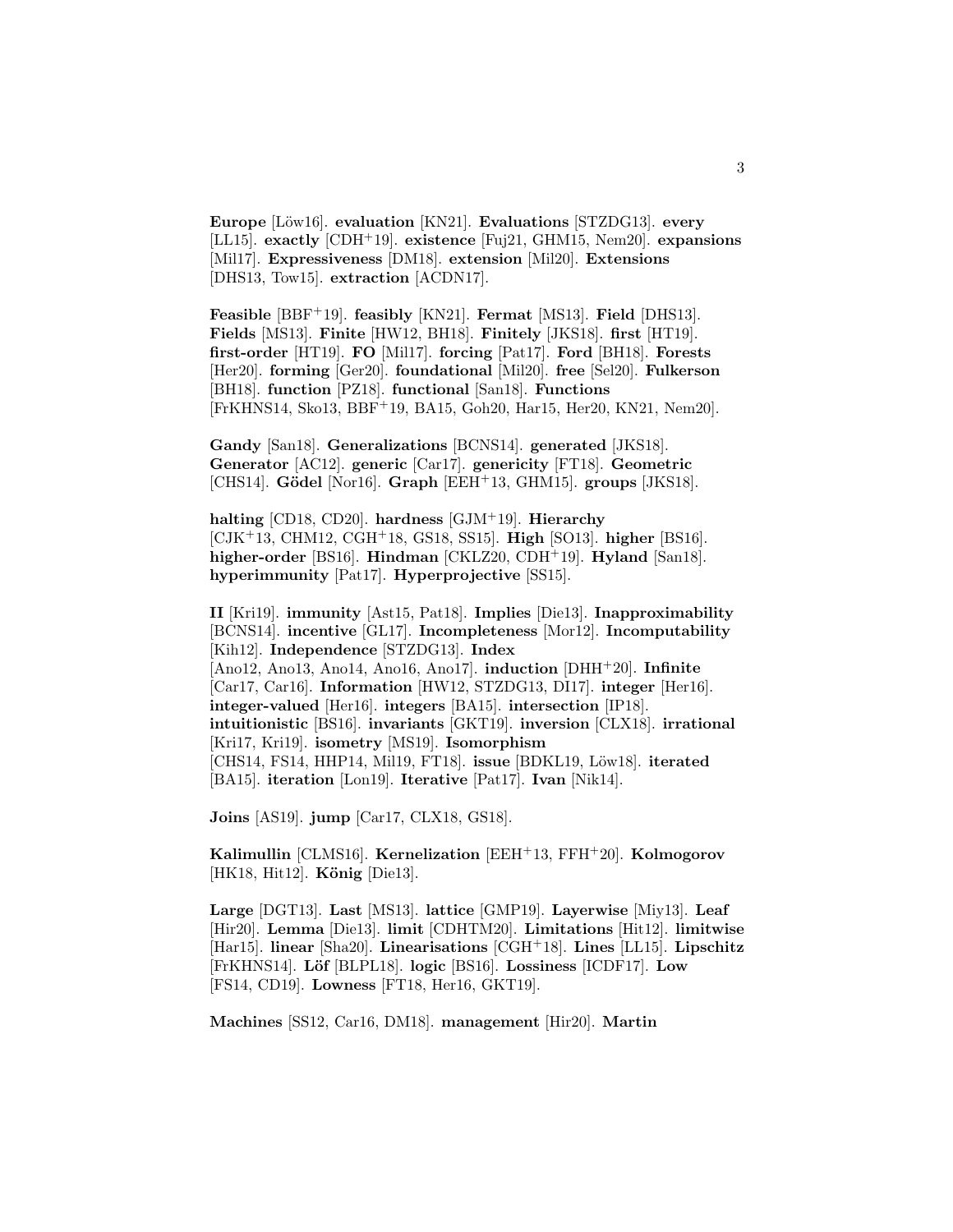[BLPL18, HSY16]. **Martin-L¨of** [BLPL18]. **Mass** [BS16]. **Mathematics** [DHS13, CDH<sup>+</sup>19, FP17, Koh19, Pat15, Pat17, Pat18, San21]. **maximal** [Har15]. **maximum** [Tow15]. **meanings** [DM18]. **Measures** [STZDG13]. **Measuring** [BDMP20, FRS19]. **mechanisms** [GL17]. **meets** [AS19]. **memory** [Löw18]. **minimal** [AHJ19, Ger20]. **missing** [LL15]. **modeled** [ICDF17]. **moduli** [Koh19]. **monadic** [Spe15]. **monotonicity** [Har15]. **Mortality** [BA15]. **multivalued** [Goh20].

**Natural** [CHM12, DGT13, LP18]. **Nets** [San21]. **network** [BH18]. **networks** [PZ18]. **Neumann** [AC12]. **Nikodym** [HRW12]. **non** [GKT19]. **non-lowness** [GKT19]. **nonstandard** [San18]. **Normalisation** [AC12]. **Notions** [AZ19, DI17, Sko13]. **nowhere** [Nem20]. **nowhere-differentiable** [Nem20]. **Number** [AC12]. **Numbers** [CHM12, Kri17, Kri19]. **Numerical** [STZDG13].

**Oberwolfach** [BDKL19]. **Objects** [CHS14]. **operations** [FvO16]. **operator** [Car17]. **Operators** [TZ14, GMP19]. **optimal** [GL17]. **oracles** [Car17]. **order** [BS16, HT19, Spe15]. **Orders** [CDSS12, Pat18, Sha20]. **Ordinal** [SS12, HKS17]. **ordinal-automatic** [HKS17]. **ordinals** [CDHTM20, Wri18]. **Overt** [dBPS20].

**pair** [Ger20]. **pairs** [AHJ19, CLMS16]. **Parameterized** [BCNS14, FFH<sup>+</sup>20]. **Pareto** [GL17]. **part** [Kri19]. **Partial** [CDSS12, Pat18]. **PCAs** [FvO16]. **piecewise** [BA15]. **plain** [HK18]. **Planar** [Kih12]. **players** [GL17]. **point** [LL15]. **Pointed** [BLPL18, HSY16]. **points** [IP18]. **polynomial** [FFH<sup>+</sup>20]. **Preface** [BDKL19, Löw18]. **principles** [DHH<sup>+</sup>20]. **probabilistic** [CD18]. **problem** [CD18, CDHP20, MS17, CD20]. **problems** [BS16, FFH<sup>+</sup>20, Pat15]. **problems1** [Muc16]. **products** [DGH<sup>+</sup>20]. **Projection** [GMP19]. **proof** [Nem20]. **pseudorandomness** [ACDN17]. **Pumping** [HKS17].

**qcb** [SS15, dBSS16]. **Quantum** [AC12].

**Radon** [HRW12]. **Ramsey** [DGH<sup>+</sup>20]. **Random** [AC12, Hit12, MT12, NNS14, HTKT19, LL15]. **randomized** [HK18]. **Randomness** [Car16, Mor12, Ast15, BLPL18, Her16]. **rank** [Nor16]. **ranks** [Joh20]. **rationals** [FP17]. **REA** [Ger20]. **Real** [Sko13]. **reals** [AZ19]. **recognizability** [Car17]. **recognizable** [Car17]. **recursion** [Joh20, Lon19]. **Recursive** [NNS14]. **recursively** [AS18]. **Reducibility** [CHM12, Hit12, Miy13, Fuj21, GKT19, Muc16]. **Reduction** [EEH<sup>+</sup>13]. **Reductions** [HHP14, FRS19]. **register** [Car16]. **regularity** [Koh19]. **Relations** [CHM12, FRS19, Her20, Wri18]. **Relative** [Mor12]. **representability** [Kri17, Kri19]. **Representations** [KN21, SS12]. **represented** [Pau16]. **restrictions** [CKLZ20]. **results** [CDHP20, GJM<sup>+</sup>19, Spe15]. **Reverse**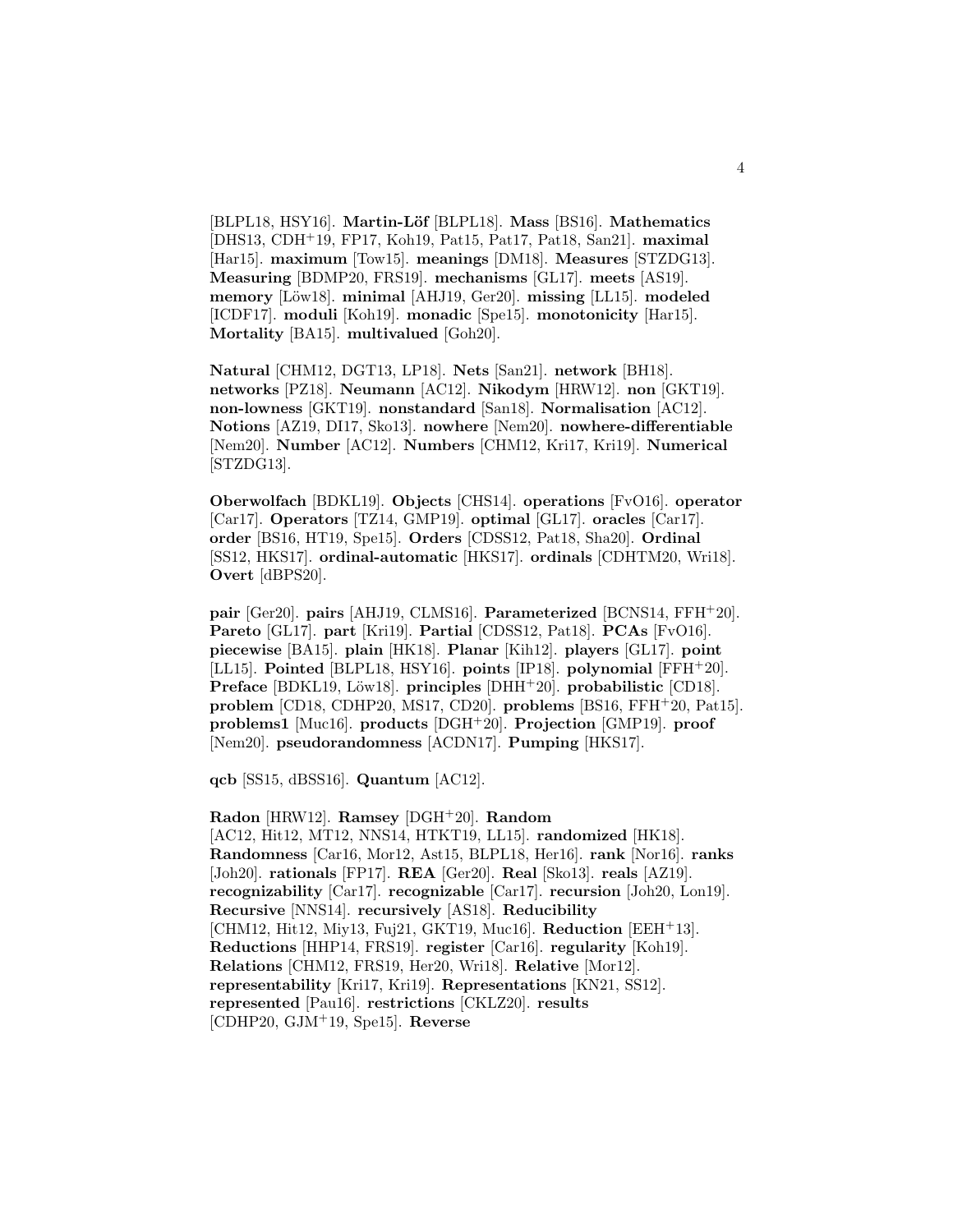[DHS13, CDH<sup>+</sup>19, FP17, Koh19, Pat15, Pat17, Pat18, San21]. **robust** [DI17].

**S.** [ELPL<sup>+18</sup>, Löw18]. **satisfaction** [Pat15]. **satisfiability** [Mil17]. **search** [LP18]. **searchable** [Nor16]. **second** [Spe15]. **second-order** [Spe15]. **Selection** [BCNS14]. **Self** [HW12]. **Self-Information** [HW12]. **semiautomatic** [JKS18]. **semicomputability** [AZ19]. **Seminar** [BDMP20]. **Set** [BCNS14, BBF<sup>+</sup>19, Ger20, Mil17, Nor16]. **Sets** [HHP14, NNS14, Joh20]. **Setting** [CJK<sup>+</sup>13]. **Shared** [Nik14]. **Simply** [Kih12]. **small** [BBF<sup>+</sup>19]. **Solovay** [Miy13]. **Some** [CDHP20, Sko13, Spe15, CKLZ20]. **Soskov** [Nik14]. **spaces** [Pau16, SS15]. **spaces1** [dBSS16]. **special** [BDKL19, Löw18]. **Spectra** [DGT13]. **Splitting** [CD19, CLX18]. **Splittings** [NNS14]. **SRT22** [CDHP20]. **statements** [Fuj21]. **statistical** [CD20]. **strategies** [KN21]. **Streams** [TZ14, PZ18]. **Strength** [Kre12, CKLZ20, Sha20]. **strict** [FFH<sup>+</sup>20]. **Strings** [Hit12]. **Strong** [HHP14, Muc16]. **structure** [AS19]. **structures** [AC17, HTKT19, HKS17, Mil19, Sel20]. **subrecursive** [Kri17, Kri19]. **sufficiently** [GL17]. **sums** [CDH<sup>+</sup>19]. **Surjective** [GJM<sup>+</sup>19]. **symbolic** [Mil20]. **System** [SO13].

**Target** [BCNS14]. **Temperatures** [SO13]. **theorem** [DGH<sup>+</sup>20, HSY16, CKLZ20, CDH<sup>+</sup>19, Die13, MS13]. **theorems** [CD19]. **Theory** [BDKL19, Car16, HT19, Joh20, Pau16]. **thoughts** [Nik14]. **Tile** [SO13]. **Time** [TZ14, Car16, Car17]. **topological** [AZ19, Her20, Pau16]. **transducers** [ICDF17]. **Transfinite** [BH18]. **Transformation** [EEH<sup>+</sup>13]. **Tree** [SS12, HSY16]. **Turing** [CHS14, CLX18, LP18]. **Two** [GL17, CDH<sup>+</sup>19]. **type** [FvO16, HT19]. **Types** [CHS14].

**Ulm** [HT19]. **ultrahomogeneous** [AC17]. **Undecidability** [Mil17]. **Uniform** [Die13]. **uniqueness** [Koh19]. **upper** [AHJ19]. **using** [HK18].

**valued** [Her16]. **via** [Lon19, MS13, SS12]. **Volume** [Ano12, Ano13, Ano14, Ano16, Ano17]. **vs** [CDHP20].

**Wadge** [Her20, Sel20]. **Weak** [Die13, Kre12, DHH<sup>+</sup>20, Muc16]. **weakly** [AC17]. **Weights** [MT12]. **Weihrauch** [DGH<sup>+</sup>20, Fuj21, GMP19, GKT19, Her20, Koh19]. **words** [Mil17]. **Workshop** [BDKL19].

# **References**

**Abbott:2012:NNQ**

[AC12] Alastair A. Abbott and Cristian S. Calude. Von Neumann normalisation of a quantum random number generator. Computability, 1(1):59–83, ???? 2012. CODEN ???? ISSN 2211-3568 (print),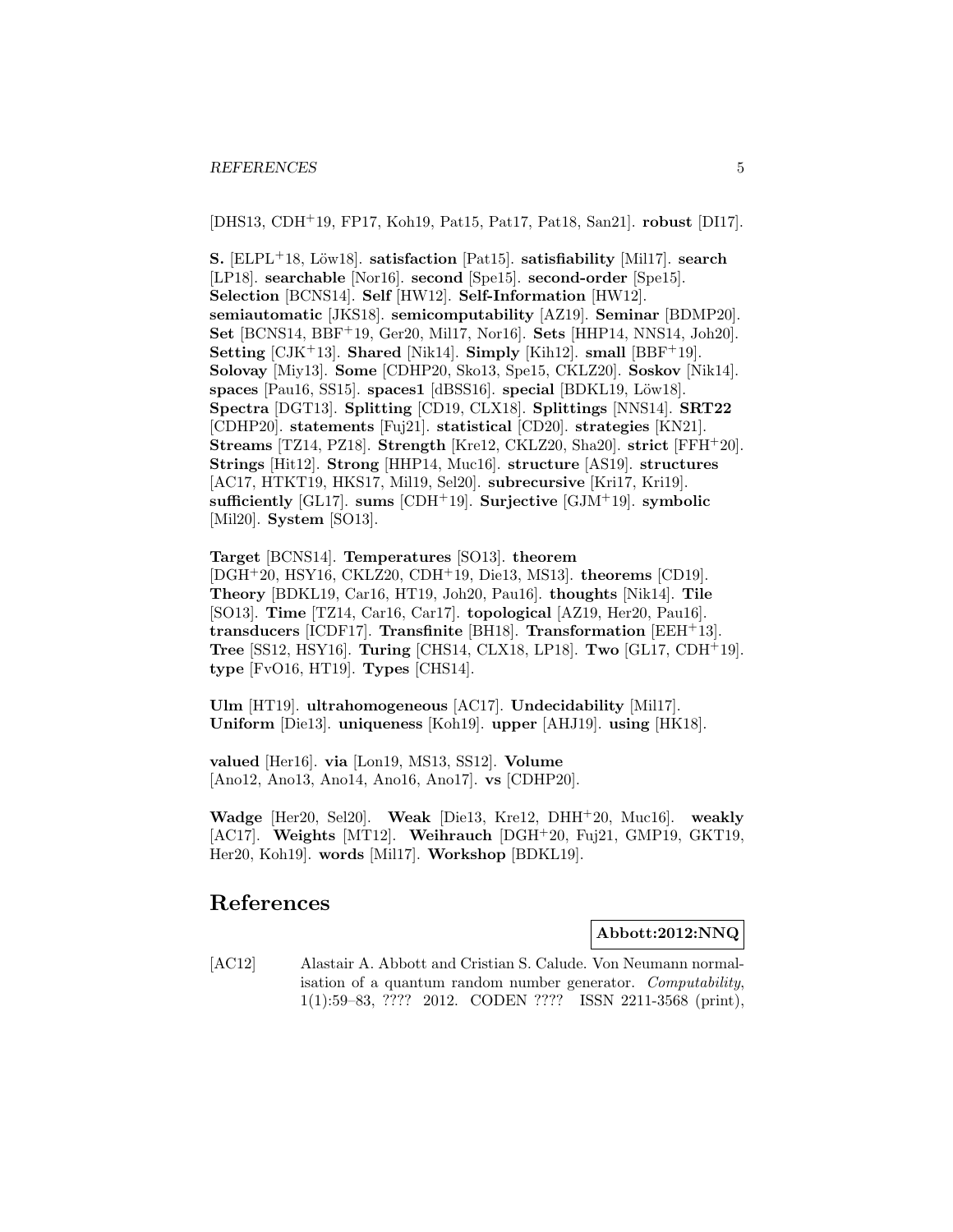2211-3576 (electronic). URL http://iospress.metapress.com/ content/82271271358877v0.

### **Adams:2017:CCW**

[AC17] Francis Adams and Douglas Cenzer. Computability and categoricity of weakly ultrahomogeneous structures. Computability, 6(4): 365–389, ???? 2017. CODEN ???? ISSN 2211-3568 (print), 2211- 3576 (electronic).

### **Agrawal:2017:DPE**

[ACDN17] Manindra Agrawal, Diptarka Chakraborty, Debarati Das, and Satyadev Nandakumar. Dimension, pseudorandomness and extraction of pseudorandomness. Computability, 6(3):277–305, ???? 2017. CODEN ???? ISSN 2211-3568 (print), 2211-3576 (electronic).

### **Astor:2019:DCU**

[AHJ19] Eric P. Astor, Denis R. Hirschfeldt, and Carl G. Jockusch Jr. Dense computability, upper cones, and minimal pairs. Computability, 8 (2):155–177, ???? 2019. CODEN ???? ISSN 2211-3568 (print), 2211-3576 (electronic).

### **Anonymous:2012:AIV**

[Ano12] Anonymous. Author index volume 1 (2012). Computability, 1(2): 181, ???? 2012. CODEN ???? ISSN 2211-3568 (print), 2211-3576 (electronic).

#### **Anonymous:2013:AIV**

[Ano13] Anonymous. Author index volume 2 (2013). Computability, 2 (2):141–142, ???? 2013. CODEN ???? ISSN 2211-3568 (print), 2211-3576 (electronic).

#### **Anonymous:2014:AIV**

[Ano14] Anonymous. Author index volume 3 (2014). Computability, 3(2): 147, ???? 2014. CODEN ???? ISSN 2211-3568 (print), 2211-3576 (electronic).

### **Anonymous:2016:AIV**

[Ano16] Anonymous. Author index volume 5 (2016). Computability, 5(2): 197, ???? 2016. CODEN ???? ISSN 2211-3568 (print), 2211-3576 (electronic).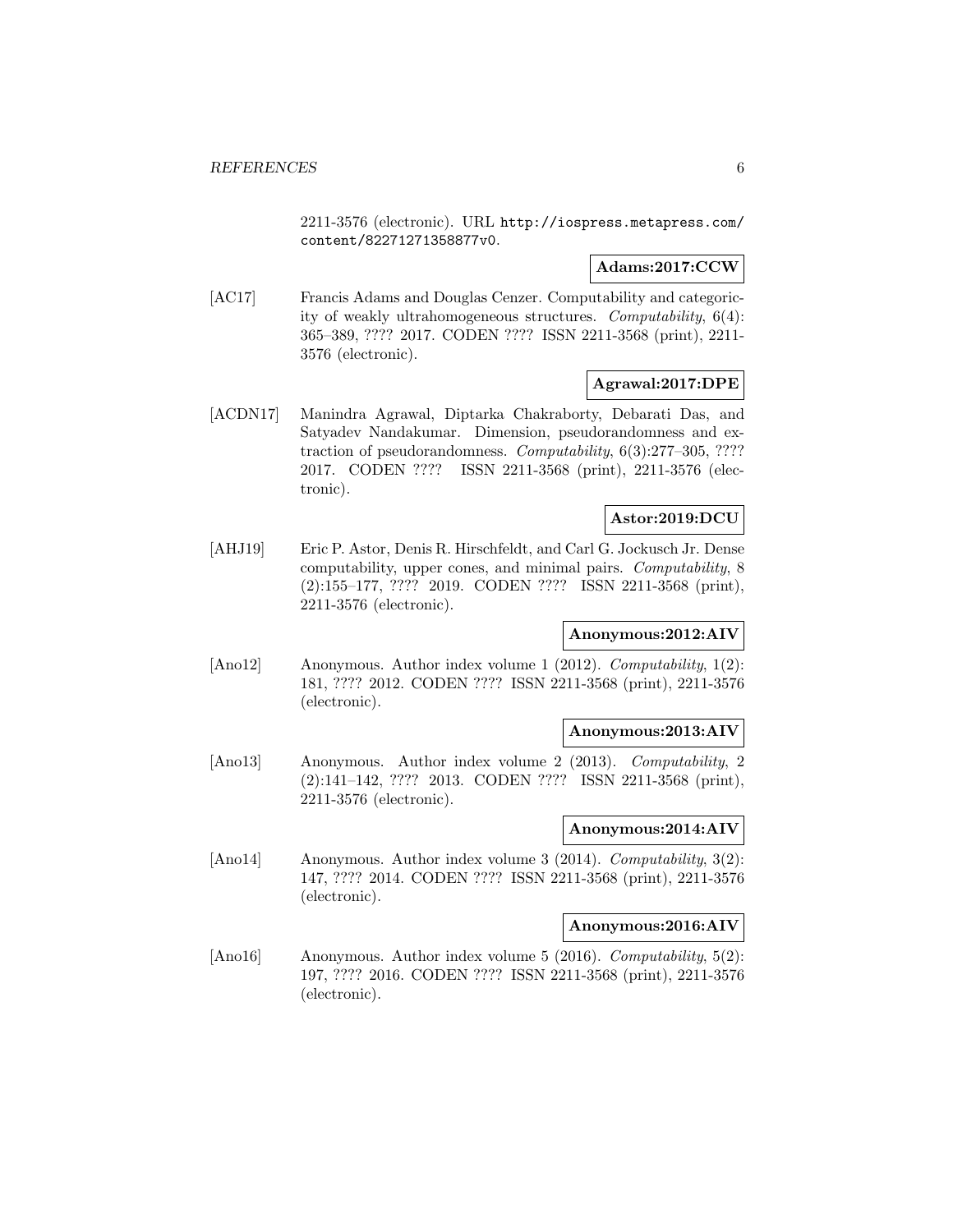#### **Anonymous:2017:AIV**

[Ano17] Anonymous. Author index volume 6 (2017). Computability, 6(2): 209, ???? 2017. CODEN ???? ISSN 2211-3568 (print), 2211-3576 (electronic).

#### **Ambos-Spies:2018:ABR**

[AS18] Klaus Ambos-Spies. Automorphism bases for the recursively enumerable degrees. Computability, 7(2–3):237–258, ???? 2018. CO-DEN ???? ISSN 2211-3568 (print), 2211-3576 (electronic).

### **Andrews:2019:JMS**

[AS19] Uri Andrews and Andea Sorbi. Joins and meets in the structure of ceers. Computability, 8(3–4):193–241, ???? 2019. CODEN ???? ISSN 2211-3568 (print), 2211-3576 (electronic).

### **Astor:2015:ADI**

[Ast15] Eric P. Astor. Asymptotic density, immunity and randomness. Computability, 4(2):141–158, ???? 2015. CODEN ???? ISSN 2211-3568 (print), 2211-3576 (electronic).

#### **Armstrong:2019:NST**

[AZ19] Mark Armstrong and Jeffery Zucker. Notions of semicomputability in topological algebras over the reals. Computability,  $8(1):1-26$ , ???? 2019. CODEN ???? ISSN 2211-3568 (print), 2211-3576 (electronic).

#### **Ben-Amram:2015:MIP**

[BA15] Amir M. Ben-Amram. Mortality of iterated piecewise affine functions over the integers: Decidability and complexity. Computabil $ity, 4(1):19–56, ???? 2015. CODEN ???? ISSN 2211-3568 (print),$ 2211-3576 (electronic).

### **Brattka:2016:E**

[BBBM16] Vasco Brattka, Paola Bonizzoni, Olivier Bournez, and Elvira Mayordomo. Editorial. Computability, 5(1):1, ???? 2016. CODEN ???? ISSN 2211-3568 (print), 2211-3576 (electronic).

#### **Brattka:2012:E**

[BBC<sup>+</sup>12] Vasco Brattka, Paola Bonizzoni, S. Barry Cooper, Benedikt Löwe, and Elvira Mayordomo. Editorial. Computability, 1(1):1–2, ???? 2012. CODEN ???? ISSN 2211-3568 (print), 2211-3576 (electronic).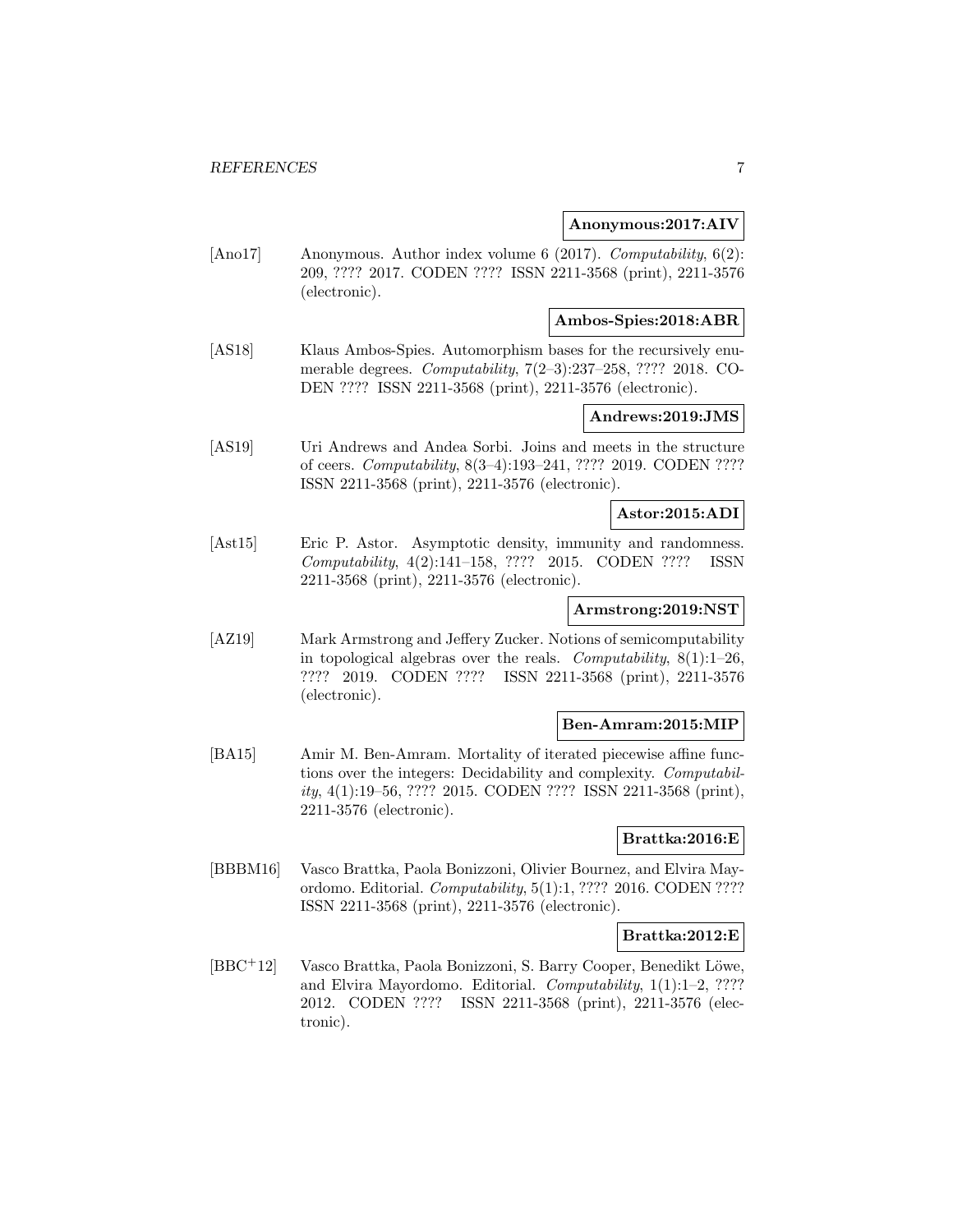#### **Beckmann:2019:FSF**

[BBF<sup>+</sup>19] Arnold Beckmann, Sam Buss, Sy-David Friedman, Moritz Müller, and Neil Thapen. Feasible set functions have small circuits. Computability, 8(1):67–98, ???? 2019. CODEN ???? ISSN 2211-3568 (print), 2211-3576 (electronic).

### **Bazgan:2014:PIT**

[BCNS14] Cristina Bazgan, Morgan Chopin, André Nichterlein, and Florian Sikora. Parameterized inapproximability of target set selection and generalizations. Computability, 3(2):135–145, ???? 2014. CODEN ???? ISSN 2211-3568 (print), 2211-3576 (electronic).

### **Brattka:2019:PSI**

[BDKL19] Vasco Brattka, Rod Downey, Julia F. Knight, and Steffen Lempp. Preface of the special issue for the Oberwolfach Workshop on Computability Theory 2018. Computability, 8(3–4):191, ???? 2019. CODEN ???? ISSN 2211-3568 (print), 2211-3576 (electronic).

#### **Brattka:2020:DSM**

[BDMP20] Vasco Brattka, Damir D. Dzhafarov, Alberto Marcone, and Arno Pauly. Dagstuhl Seminar on Measuring the Complexity of Computational Content 2018. Computability, 9(3–4):167–168, ???? 2020. CODEN ???? ISSN 2211-3568 (print), 2211-3576 (electronic).

#### **Bazhenov:2021:DBE**

[BFRS21] Nikolay Bazhenov, Ekaterina Fokina, Dino Rossegger, and Luca San Mauro. Degrees of bi-embeddable categoricity. Computability, 10(1):1–16, ???? 2021. CODEN ???? ISSN 2211-3568 (print), 2211-3576 (electronic).

#### **Backman:2018:TFF**

[BH18] Spencer Backman and Tony Huynh. Transfinite Ford–Fulkerson on a finite network. Computability, 7(4):341–347, ???? 2018. CODEN ???? ISSN 2211-3568 (print), 2211-3576 (electronic).

#### **Barmpalias:2018:PCM**

[BLPL18] George Barmpalias, Andrew Lewis-Pye, and Angsheng Li. Pointed computations and Martin-Löf randomness. Computability,  $7(2-3)$ : 171–177, ???? 2018. CODEN ???? ISSN 2211-3568 (print), 2211- 3576 (electronic).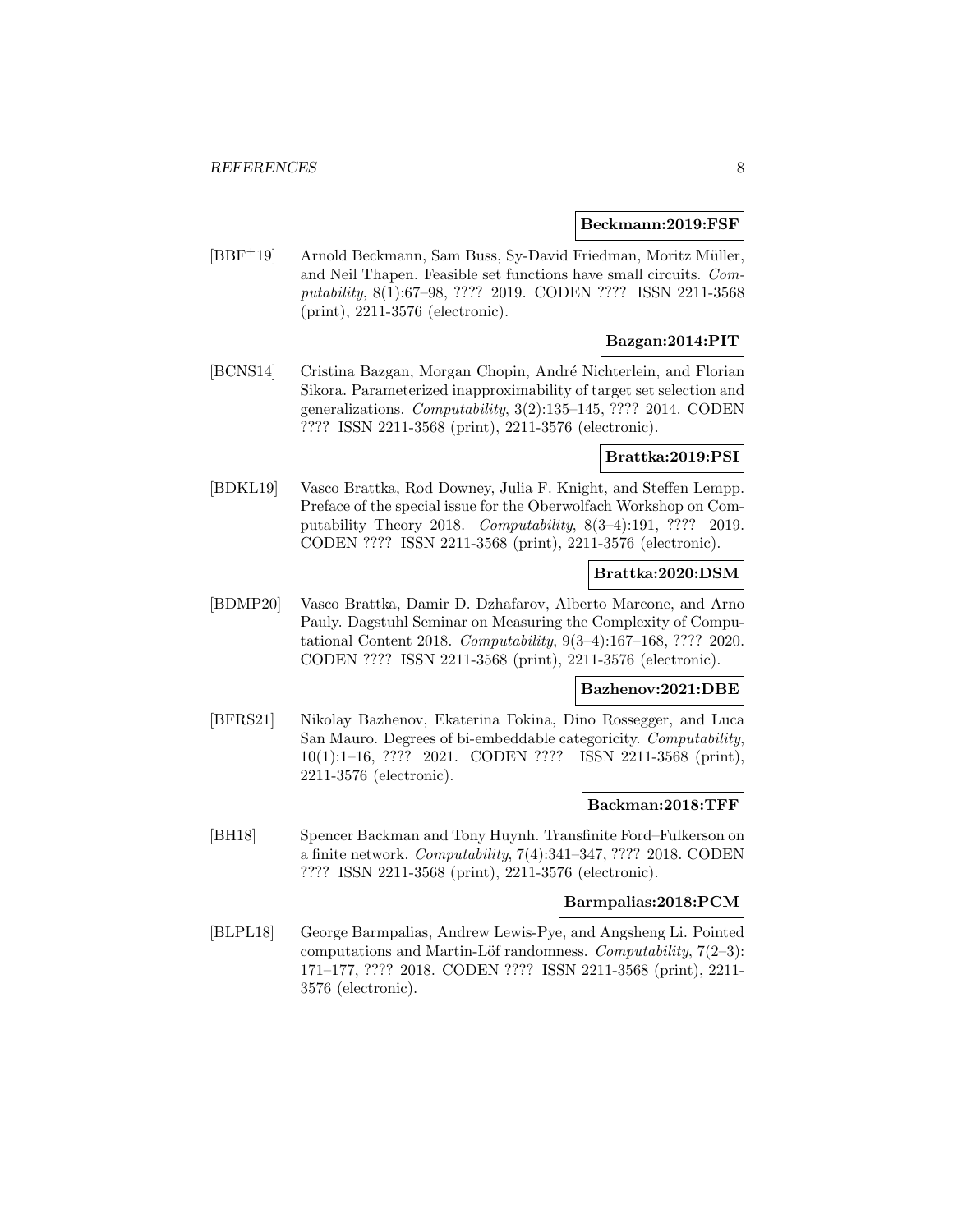#### **Basu:2016:MPI**

[BS16] Sankha S. Basu and Stephen G. Simpson. Mass problems and intuitionistic higher-order logic. Computability, 5(1):29–47, ???? 2016. CODEN ???? ISSN 2211-3568 (print), 2211-3576 (electronic).

### **Carl:2016:RDT**

[Car16] Merlin Carl. Randomness and degree theory for infinite time register machines. Computability, 5(2):181–196, ???? 2016. CODEN ???? ISSN 2211-3568 (print), 2211-3576 (electronic).

# **Carl:2017:ITR**

[Car17] Merlin Carl. Infinite time recognizability from generic oracles and the recognizable jump operator. Computability, 6(3):223–247, ???? 2017. CODEN ???? ISSN 2211-3568 (print), 2211-3576 (electronic).

### **Calude:2018:PAA**

[CD18] Cristian S. Calude and Monica Dumitrescu. A probabilistic anytime algorithm for the halting problem. Computability,  $7(2-3)$ : 259–271, ???? 2018. CODEN ???? ISSN 2211-3568 (print), 2211- 3576 (electronic).

### **Chih:2019:STL**

[CD19] Ellen Chih and Rod G. Downey. Splitting theorems and low degrees. Computability, 8(3–4):243–252, ???? 2019. CODEN ???? ISSN 2211-3568 (print), 2211-3576 (electronic).

#### **Calude:2020:SAA**

[CD20] Cristian S. Calude and Monica Dumitrescu. A statistical anytime algorithm for the Halting Problem. Computability,  $9(2)$ :155–166, ???? 2020. CODEN ???? ISSN 2211-3568 (print), 2211-3576 (electronic).

#### **Csima:2019:RMH**

[CDH<sup>+</sup>19] Barbara F. Csima, Damir D. Dzhafarov, Denis R. Hirschfeldt, Carl G. Jockusch, Jr., Reed Solomon, and Linda Brown Westrick. The reverse mathematics of Hindman's Theorem for sums of exactly two elements.  $Computability, 8(3-4):253-263, ???? 2019.$ CODEN ???? ISSN 2211-3568 (print), 2211-3576 (electronic).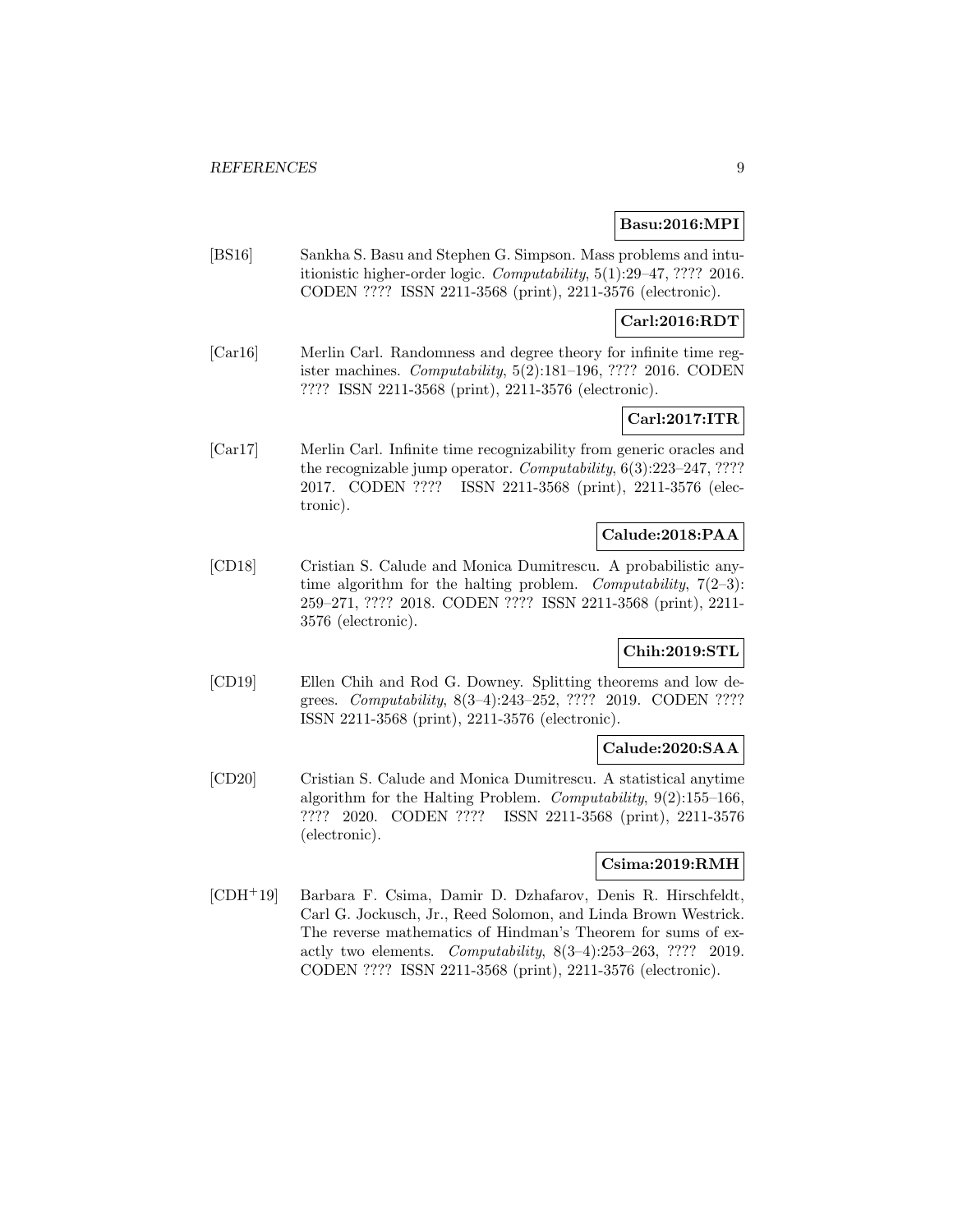#### **Cholak:2020:SRC**

[CDHP20] Peter A. Cholak, Damir D. Dzhafarov, Denis R. Hirschfeldt, and Ludovic Patey. Some results concerning the SRT22 vs. COH problem. Computability, 9(3–4):193–217, ???? 2020. CODEN ???? ISSN 2211-3568 (print), 2211-3576 (electronic).

### **Csima:2020:DCA**

[CDHTM20] Barbara F. Csima, Michael Deveau, Matthew Harrison-Trainor, and Mohammad Assem Mahmoud. Degrees of categoricity above limit ordinals. Computability, 9(2):127–137, ???? 2020. CODEN ???? ISSN 2211-3568 (print), 2211-3576 (electronic).

### **Cholak:2012:CEP**

[CDSS12] Peter A. Cholak, Damir D. Dzhafarov, Noah Schweber, and Richard A. Shore. Computably enumerable partial orders. Computability, 1(2):99–107, ???? 2012. CODEN ???? ISSN 2211-3568 (print), 2211-3576 (electronic).

#### **Cooper:2018:LEH**

[CGH<sup>+</sup>18] S. Barry Cooper, James Gay, Charles M. Harris, Kyung Il Lee, and Anthony Morphett. Linearisations and the Ershov hierarchy. Computability, 7(2–3):143–169, ???? 2018. CODEN ???? ISSN 2211-3568 (print), 2211-3576 (electronic).

#### **Coskey:2012:HER**

[CHM12] Samuel Coskey, Joel David Hamkins, and Russell Miller. The hierarchy of equivalence relations on the natural numbers under computable reducibility. Computability, 1(1):15–38, ???? 2012. CODEN ???? ISSN 2211-3568 (print), 2211-3576 (electronic).

#### **Calvert:2014:TDI**

[CHS14] Wesley Calvert, Valentina Harizanov, and Alexandra Shlapentokh. Turing degrees of isomorphism types of geometric objects. Computability, 3(2):105–134, ???? 2014. CODEN ???? ISSN 2211-3568 (print), 2211-3576 (electronic).

#### **Carson:2013:AHS**

[CJK<sup>+</sup>13] Jacob Carson, Jesse Johnson, Julia Knight, Karen Lange, Charles McCoy, and John Wallbaum. The arithmetical hierarchy in the setting of  $\omega_1$ . Computability, 2(2):93–105, ???? 2013. CODEN ???? ISSN 2211-3568 (print), 2211-3576 (electronic).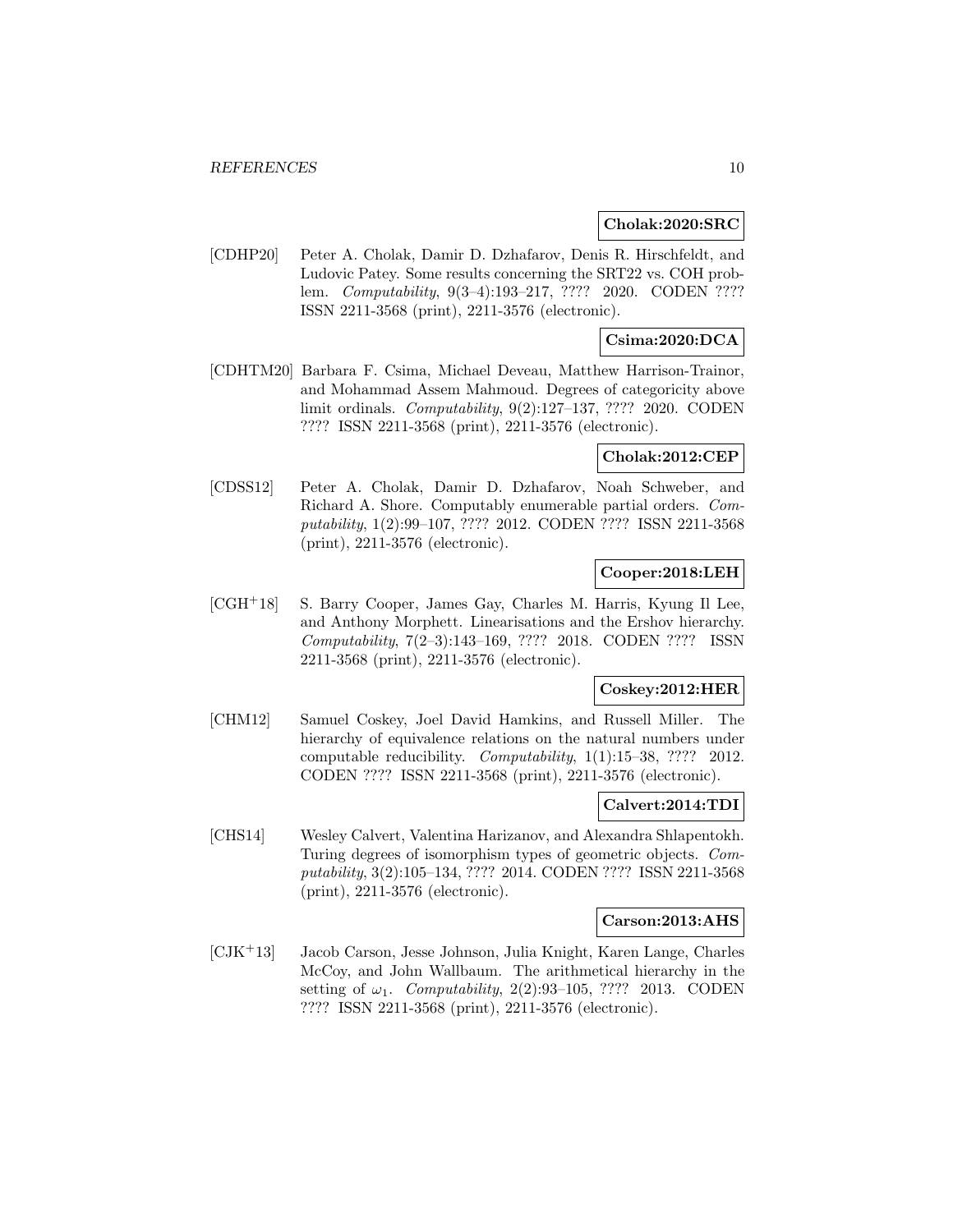#### **Carlucci:2020:NBS**

[CKLZ20] Lorenzo Carlucci, Leszek Aleksander Kołodziejczyk, Francesco Lepore, and Konrad Zdanowski. New bounds on the strength of some restrictions of Hindman's Theorem. Computability, 9(2):139– 153, ???? 2020. CODEN ???? ISSN 2211-3568 (print), 2211-3576 (electronic).

### **Cai:2016:KP**

[CLMS16] Mingzhong Cai, Steffen Lempp, Joseph S. Miller, and Mariya I. Soskova. On Kalimullin pairs. Computability, 5(2):111–126, ???? 2016. CODEN ???? ISSN 2211-3568 (print), 2211-3576 (electronic).

### **Cooper:2018:SJI**

[CLX18] S. Barry Cooper, Angsheng Li, and Mingji Xia. Splitting and jump inversion in the Turing degrees. Computability,  $7(2-3)$ :133– 142, ???? 2018. CODEN ???? ISSN 2211-3568 (print), 2211-3576 (electronic).

#### **deBrecht:2020:OC**

[dBPS20] Matthew de Brecht, Arno Pauly, and Matthias Schröder. Overt choice. Computability, 9(3–4):169–191, ???? 2020. CODEN ???? ISSN 2211-3568 (print), 2211-3576 (electronic).

#### **deBrecht:2016:BCC**

[dBSS16] Matthew de Brecht, Matthias Schröder, and Victor Selivanov. Base-complexity classifications of  $qcb_0$ -spaces1. Computability, 5 (1):75–102, ???? 2016. CODEN ???? ISSN 2211-3568 (print), 2211-3576 (electronic).

#### **Dzhafarov:2020:RTP**

[DGH<sup>+</sup>20] Damir D. Dzhafarov, Jun Le Goh, Denis R. Hirschfeldt, Ludovic Patey, and Arno Pauly. Ramsey's theorem and products in the Weihrauch degrees. Computability, 9(2):85–110, ???? 2020. CO-DEN ???? ISSN 2211-3568 (print), 2211-3576 (electronic).

#### **Diamondstone:2013:NLD**

[DGT13] David Diamondstone, Noam Greenberg, and Daniel Turetsky. Natural large degree spectra. Computability, 2(1):1–8, ???? 2013. CODEN ???? ISSN 2211-3568 (print), 2211-3576 (electronic).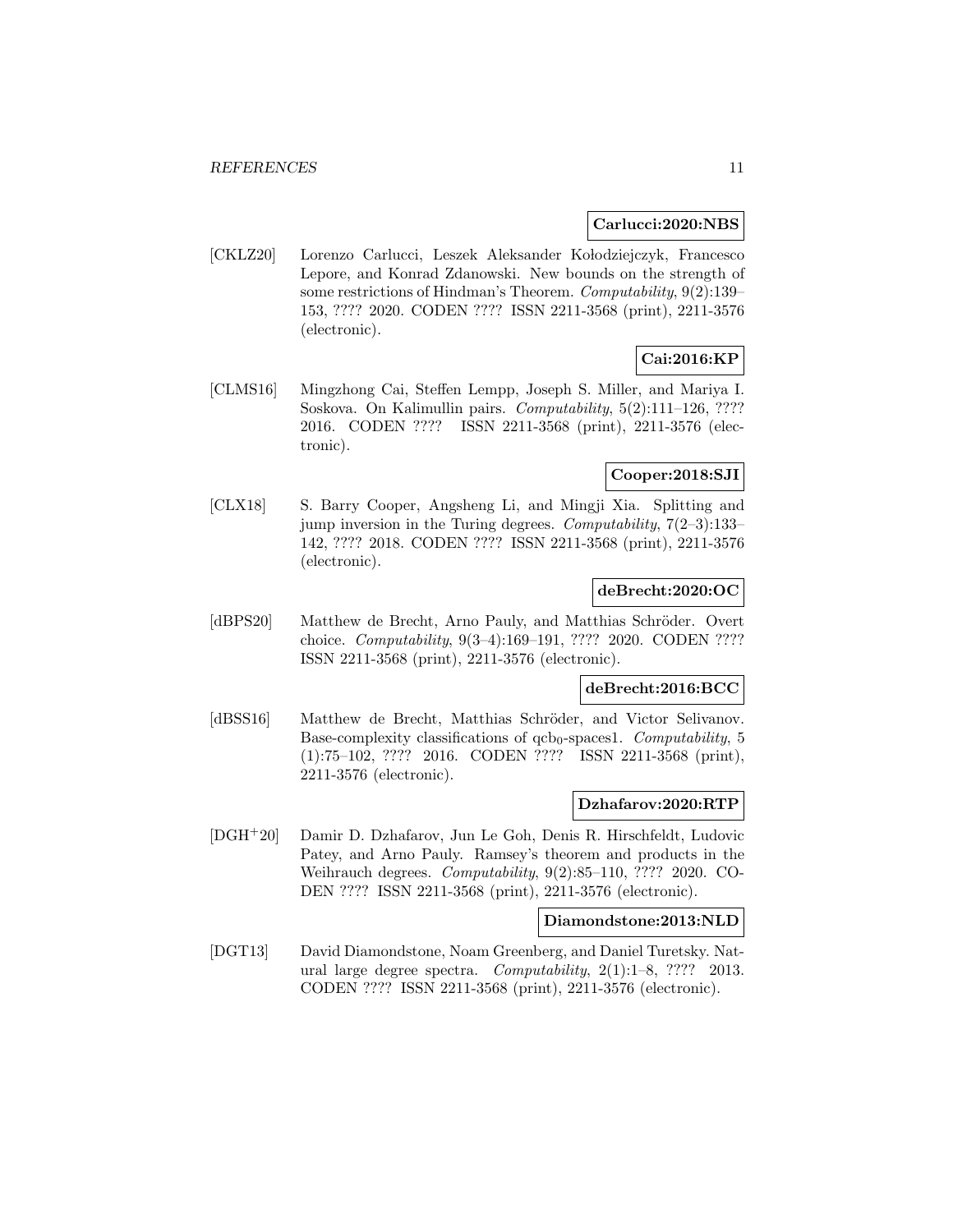#### **Davis:2020:CPE**

[DHH<sup>+</sup>20] Caleb Davis, Denis R. Hirschfeldt, Jeffry Hirst, Jake Pardo, Arno Pauly, and Keita Yokoyama. Combinatorial principles equivalent to weak induction. Computability, 9(3–4):219–229, ???? 2020. CODEN ???? ISSN 2211-3568 (print), 2211-3576 (electronic).

### **Dorais:2013:RMA**

[DHS13] François G. Dorais, Jeffry Hirst, and Paul Shafer. Reverse mathematics and algebraic field extensions. Computability, 2(2):75–92, ???? 2013. CODEN ???? ISSN 2211-3568 (print), 2211-3576 (electronic).

#### **Dzhafarov:2017:NRI**

[DI17] Damir D. Dzhafarov and Gregory Igusa. Notions of robust information coding. Computability, 6(2):105–124, ???? 2017. CODEN ???? ISSN 2211-3568 (print), 2211-3576 (electronic).

#### **Diener:2013:WKL**

[Die13] Hannes Diener. Weak König's Lemma implies the Uniform Continuity Theorem. Computability, 2(1):9–13, ???? 2013. CODEN ???? ISSN 2211-3568 (print), 2211-3576 (electronic).

#### **Davidson:2018:EMM**

[DM18] Joe Davidson and Greg Michaelson. Expressiveness, meanings and machines. Computability, 7(4):367–394, ???? 2018. CODEN ???? ISSN 2211-3568 (print), 2211-3576 (electronic).

#### **Ehrig:2013:CDR**

[EEH<sup>+</sup>13] Hartmut Ehrig, Claudia Ermel, Falk H¨uffner, Rolf Niedermeier, and Olga Runge. Confluence in data reduction: Bridging graph transformation and kernelization. Computability, 2(1):31–49, ???? 2013. CODEN ???? ISSN 2211-3568 (print), 2211-3576 (electronic).

#### **Elwes:2018:BC**

[ELPL+18] Richard Elwes, Andy Lewis-Pye, Benedikt Löwe, Dugald Macpherson, Dag Normann, Andrea Sorbi, Alexandra A. Soskova, Mariya I. Soskova, Peter van Emde Boas, and Stan Wainer. S. Barry Cooper (1943–2015). Computability, 7(2–3):103–131, ???? 2018. CODEN ???? ISSN 2211-3568 (print), 2211-3576 (electronic).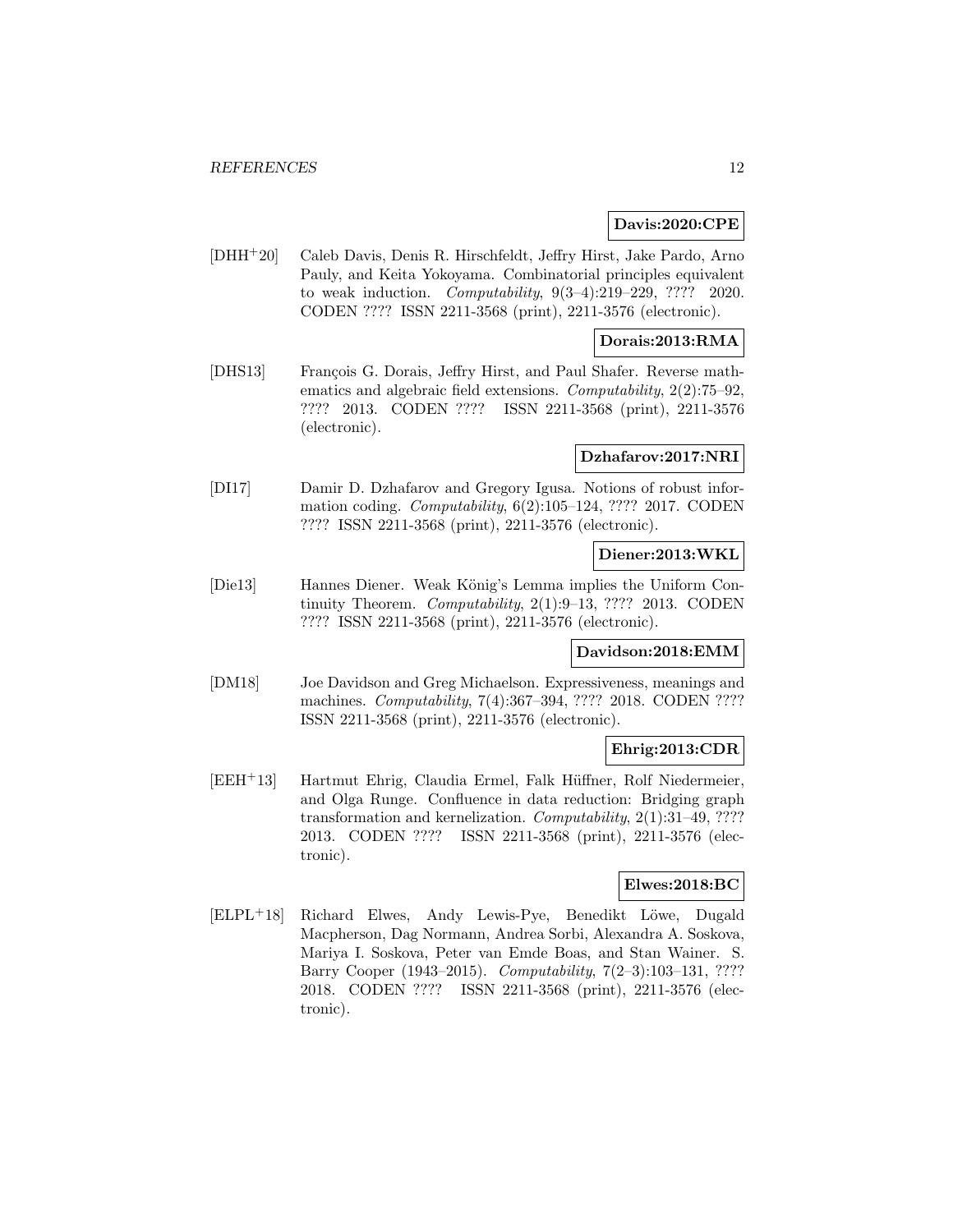#### **Fernau:2020:DPP**

[FFH<sup>+</sup>20] Henning Fernau, Till Fluschnik, Danny Hermelin, Andreas Krebs, Hendrik Molter, and Rolf Niedermeier. Diminishable parameterized problems and strict polynomial kernelization. Computability, 9(1):1–24, ???? 2020. CODEN ???? ISSN 2211-3568 (print), 2211-3576 (electronic).

### **Frittaion:2017:CRR**

[FP17] Emanuele Frittaion and Ludovic Patey. Coloring the rationals in reverse mathematics. Computability, 6(4):319–331, ???? 2017. CODEN ???? ISSN 2211-3568 (print), 2211-3576 (electronic).

### **Freer:2014:AAL**

[FrKHNS14] Cameron Freer, Bjø rn Kjos-Hanssen, André Nies, and Frank Stephan. Algorithmic aspects of Lipschitz functions. Computability, 3(1):45–61, ???? 2014. CODEN ???? ISSN 2211-3568 (print), 2211-3576 (electronic).

### **Fokina:2019:MCR**

[FRS19] Ekaterina Fokina, Dino Rossegger, and Luca San Mauro. Measuring the complexity of reductions between equivalence relations. Computability, 8(3–4):265–280, ???? 2019. CODEN ???? ISSN 2211-3568 (print), 2211-3576 (electronic).

#### **Franklin:2014:DLI**

[FS14] Johanna N. Y. Franklin and Reed Solomon. Degrees that are low for isomorphism. Computability, 3(2):73–89, ???? 2014. CODEN ???? ISSN 2211-3568 (print), 2211-3576 (electronic).

#### **Franklin:2018:LID**

[FT18] Johanna N. Y. Franklin and Dan Turetsky. Lowness for isomorphism and degrees of genericity. Computability, 7(1):1–6, ???? 2018. CODEN ???? ISSN 2211-3568 (print), 2211-3576 (electronic).

#### **Fujiwara:2021:WCR**

[Fuj21] Makoto Fujiwara. Weihrauch and constructive reducibility between existence statements. Computability, 10(1):17-30, ???? 2021. CODEN ???? ISSN 2211-3568 (print), 2211-3576 (electronic).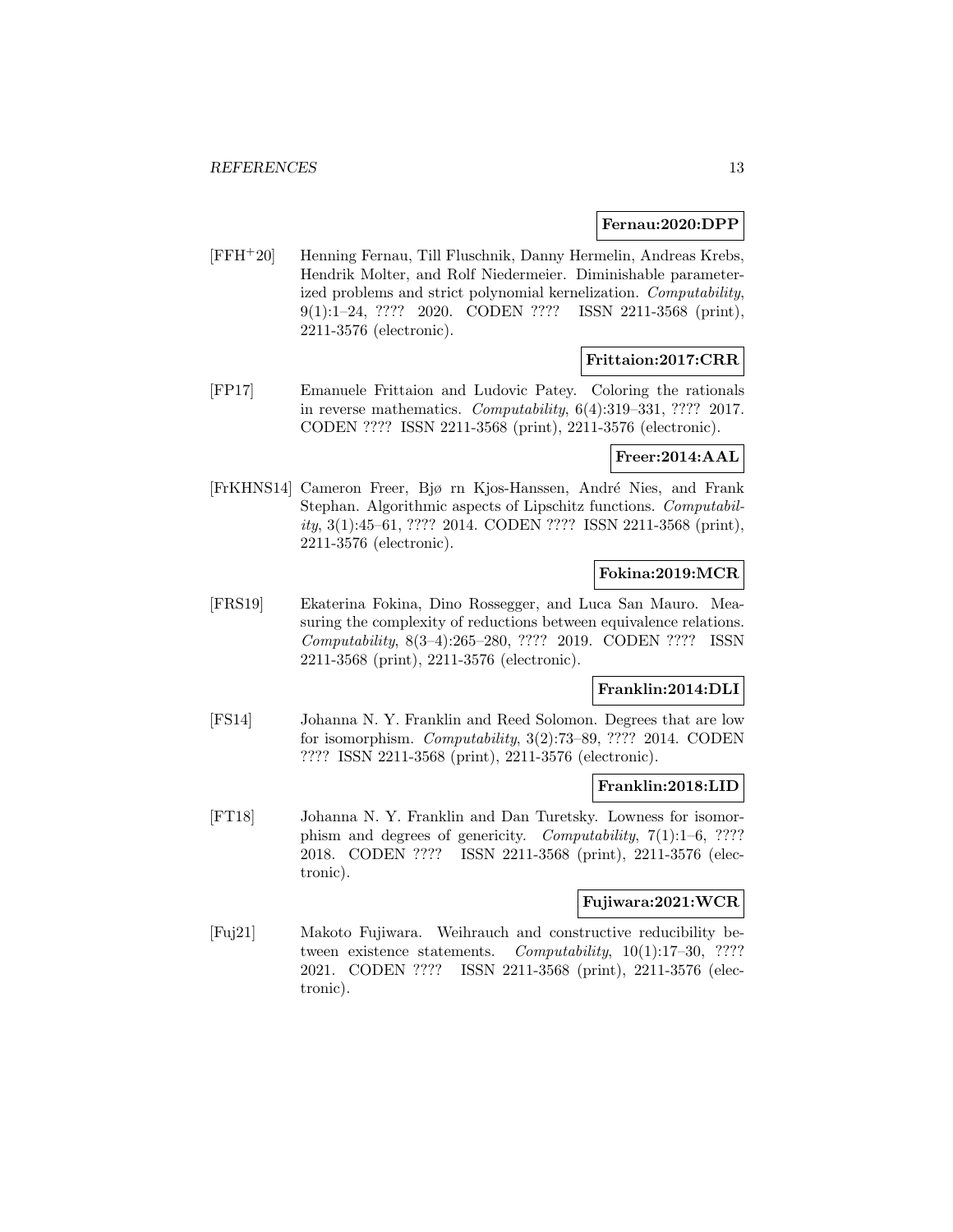### **Faber:2016:EOT**

[FvO16] Eric Faber and Jaap van Oosten. Effective operations of type 2 in PCAs. Computability, 5(2):127–146, ???? 2016. CODEN ???? ISSN 2211-3568 (print), 2211-3576 (electronic).

**Gerdes:2020:RSF**

[Ger20] Peter Gerdes. An  $\omega$ -REA set forming a minimal pair with  $0 \sim'$ . Computability, 9(1):37–50, ???? 2020. CODEN ???? ISSN 2211- 3568 (print), 2211-3576 (electronic).

### **Gura:2015:ECC**

[GHM15] Kirill Gura, Jeffry L. Hirst, and Carl Mummert. On the existence of a connected component of a graph. Computability, 4(2):103– 117, ???? 2015. CODEN ???? ISSN 2211-3568 (print), 2211-3576 (electronic).

#### **Golovach:2019:SCN**

 $[GJM^+19]$  Petr A. Golovach, Matthew Johnson, Barnaby Martin, Daniël Paulusma, and Anthony Stewart. Surjective H-colouring: New hardness results. Computability, 8(1):27-42, ???? 2019. CODEN ???? ISSN 2211-3568 (print), 2211-3576 (electronic).

#### **Greenberg:2019:CIN**

[GKT19] Noam Greenberg, Rutger Kuyper, and Dan Turetsky. Cardinal invariants, non-lowness classes, and Weihrauch reducibility. Computability, 8(3–4):305–346, ???? 2019. CODEN ???? ISSN 2211- 3568 (print), 2211-3576 (electronic).

### **Gonen:2017:CIC**

[GL17] Rica Gonen and Anat Lerner. Characterizing incentive compatible, Pareto optimal and sufficiently anonymous constrained combinatorial mechanisms — two players case. Computability,  $6(2)$ : 183–208, ???? 2017. CODEN ???? ISSN 2211-3568 (print), 2211- 3576 (electronic).

### **Gherardi:2019:POW**

[GMP19] Guido Gherardi, Alberto Marcone, and Arno Pauly. Projection operators in the Weihrauch lattice. Computability, 8(3–4):281– 304, ???? 2019. CODEN ???? ISSN 2211-3568 (print), 2211-3576 (electronic).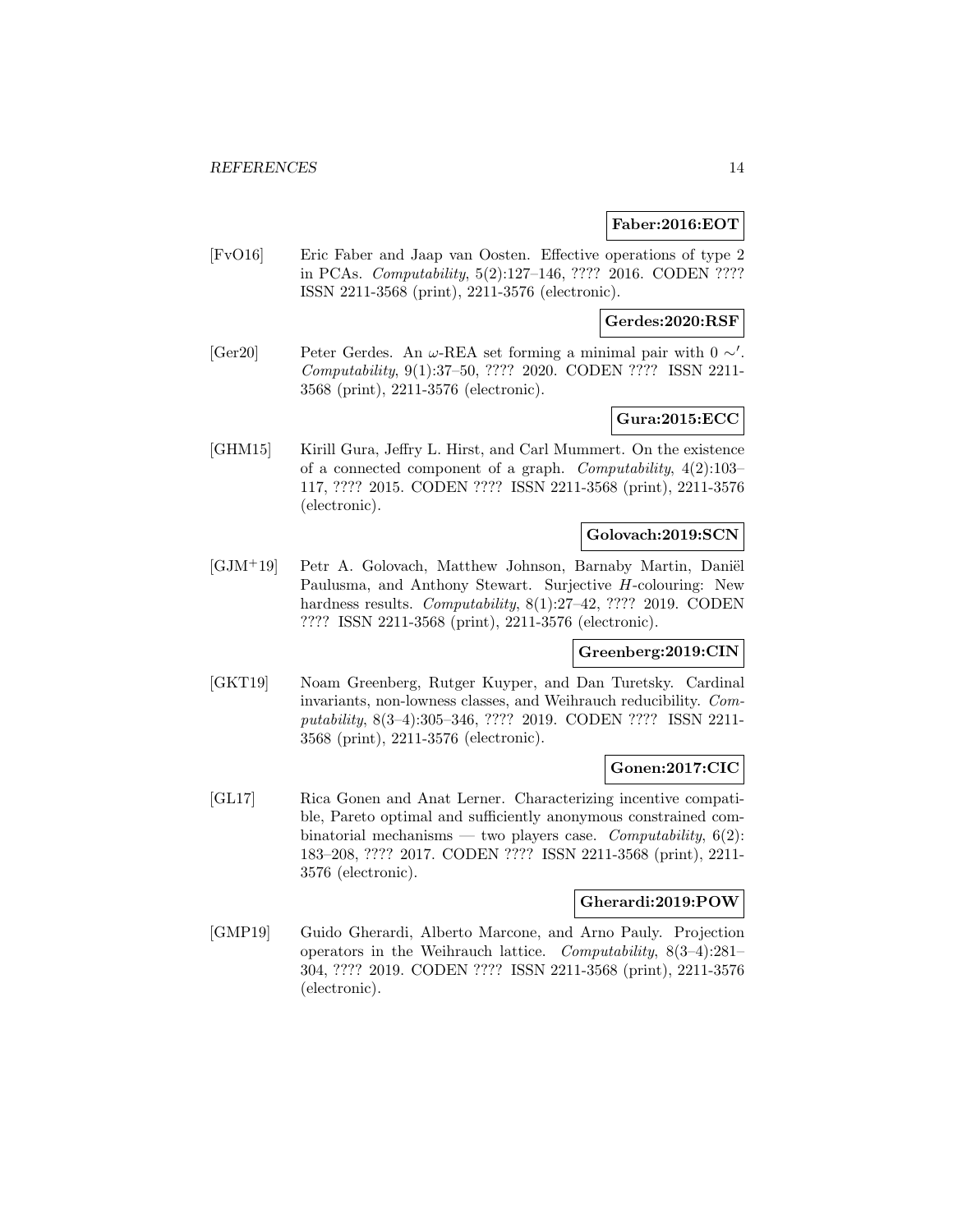#### **Goh:2020:CMF**

[Goh20] Jun Le Goh. Compositions of multivalued functions. Computability, 9(3–4):231–247, ???? 2020. CODEN ???? ISSN 2211-3568 (print), 2211-3576 (electronic).

#### **Ganchev:2018:JHE**

[GS18] Hristo A. Ganchev and Mariya I. Soskova. The jump hierarchy in the enumeration degrees. Computability,  $7(2-3)$ :179-188, ???? 2018. CODEN ???? ISSN 2211-3568 (print), 2211-3576 (electronic).

### **Harris:2015:LMM**

[Har15] Charles M. Harris. On limitwise monotonicity and maximal block functions. Computability, 4(2):119–139, ???? 2015. CODEN ???? ISSN 2211-3568 (print), 2211-3576 (electronic).

#### **Herbert:2016:LIV**

[Her16] Ian Herbert. Lowness for integer-valued randomness. *Computabil*ity, 5(2):103–109, ???? 2016. CODEN ???? ISSN 2211-3568 (print), 2211-3576 (electronic).

### **Hertling:2020:FDW**

[Her20] Peter Hertling. Forests describing Wadge degrees and topological Weihrauch degrees of certain classes of functions and relations. Computability, 9(3–4):249–307, ???? 2020. CODEN ???? ISSN 2211-3568 (print), 2211-3576 (electronic).

#### **Harkins:2014:SRI**

[HHP14] Ryan C. Harkins, John M. Hitchcock, and A. Pavan. Strong reductions and isomorphism of complete sets. Computability, 3(2): 91–104, ???? 2014. CODEN ???? ISSN 2211-3568 (print), 2211- 3576 (electronic).

#### **Hirst:2020:LM**

[Hir20] Jeffry L. Hirst. Leaf management. *Computability*, 9(3–4):309–314, ???? 2020. CODEN ???? ISSN 2211-3568 (print), 2211-3576 (electronic).

#### **Hitchcock:2012:LER**

[Hit12] John M. Hitchcock. Limitations of efficient reducibility to the Kolmogorov random strings. *Computability*,  $1(1):39-43, ???? 2012$ . CODEN ???? ISSN 2211-3568 (print), 2211-3576 (electronic).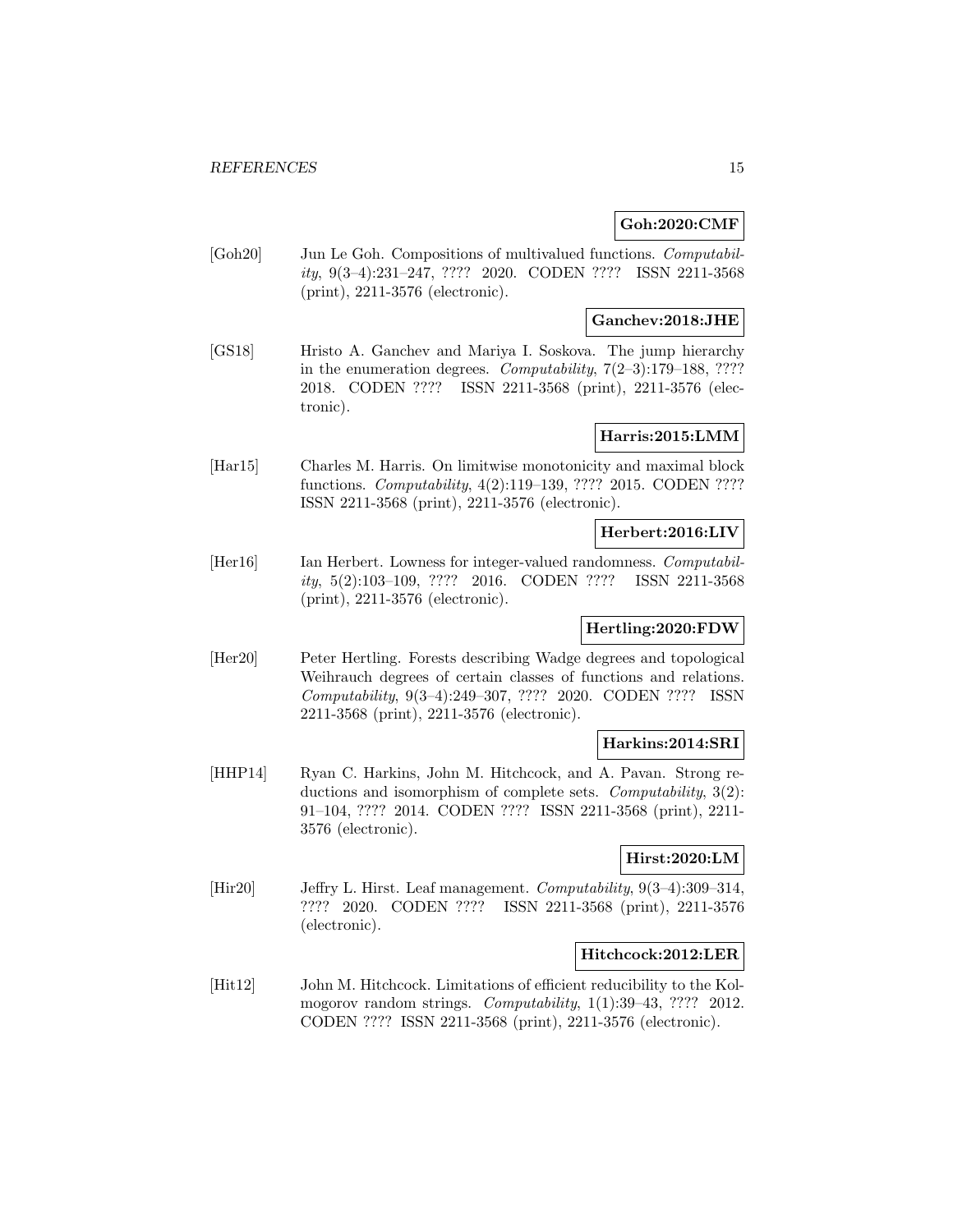#### **Hirschfeldt:2016:ADC**

[HJMS16] Denis R. Hirschfeldt, Carl G. Jockusch Jr., Timothy H. McNicholl, and Paul E. Schupp. Asymptotic density and the coarse computability bound. Computability, 5(1):13–27, ???? 2016. CO-DEN ???? ISSN 2211-3568 (print), 2211-3576 (electronic).

#### **Hirahara:2018:CRC**

[HK18] Shuichi Hirahara and Akitoshi Kawamura. On characterizations of randomized computation using plain Kolmogorov complexity. Computability, 7(1):45–56, ???? 2018. CODEN ???? ISSN 2211- 3568 (print), 2211-3576 (electronic).

#### **Huschenbett:2017:POA**

[HKS17] Martin Huschenbett, Alexander Kartzow, and Philipp Schlicht. Pumping for ordinal-automatic structures  $\frac{1}{1}$ . Computability, 6(2): 125–164, ???? 2017. CODEN ???? ISSN 2211-3568 (print), 2211- 3576 (electronic).

### **Hoyrup:2012:CRN**

[HRW12] Mathieu Hoyrup, Crist´obal Rojas, and Klaus Weihrauch. Computability of the Radon–Nikodym derivative. Computability, 1(1): 3–13, ???? 2012. CODEN ???? ISSN 2211-3568 (print), 2211-3576 (electronic).

#### **Holzl:2016:MPT**

[HSY16] Rupert Hölzl, Frank Stephan, and Liang Yu. On Martin's pointed tree theorem. Computability, 5(2):147–157, ???? 2016. CODEN ???? ISSN 2211-3568 (print), 2211-3576 (electronic).

#### **Harrison-Trainor:2019:FOT**

[HT19] Matthew Harrison-Trainor. A first-order theory of Ulm type. Computability, 8(3–4):347–358, ???? 2019. CODEN ???? ISSN 2211- 3568 (print), 2211-3576 (electronic).

#### **Harrison-Trainor:2019:EAA**

[HTKT19] Matthew Harrison-Trainor, Bakh Khoussainov, and Daniel Turetsky. Effective aspects of algorithmically random structures. Computability, 8(3–4):359–375, ???? 2019. CODEN ???? ISSN 2211- 3568 (print), 2211-3576 (electronic).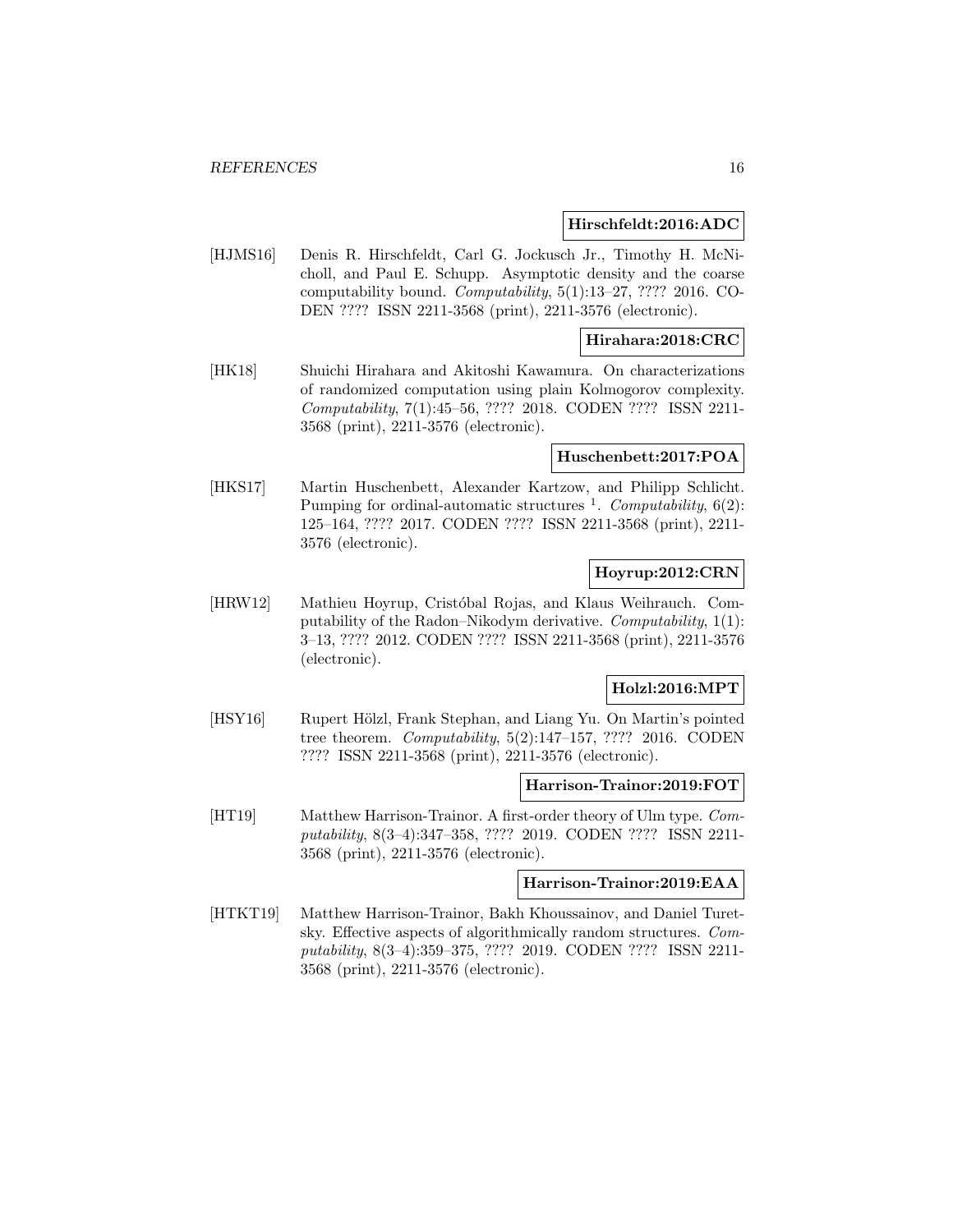#### **Hirschfeldt:2012:FSI**

[HW12] Denis R. Hirschfeldt and Rebecca Weber. Finite self-information. Computability, 1(1):85–98, ???? 2012. CODEN ???? ISSN 2211- 3568 (print), 2211-3576 (electronic).

### **Ibarra:2017:LCC**

[ICDF17] Oscar H. Ibarra, Cewei Cui, Zhe Dang, and Thomas R. Fischer. Lossiness of communication channels modeled by transducers. Computability, 6(2):165–181, ???? 2017. CODEN ???? ISSN 2211-3568 (print), 2211-3576 (electronic).

### **Iljazovic:2018:CIP**

[IP18] Zvonko Iljazović and Bojan Pazek. Computable intersection points. Computability, 7(1):57–99, ???? 2018. CODEN ???? ISSN 2211-3568 (print), 2211-3576 (electronic).

#### **Jain:2018:FGS**

[JKS18] Sanjay Jain, Bakhadyr Khoussainov, and Frank Stephan. Finitely generated semiautomatic groups. Computability, 7(2–3):273–287, ???? 2018. CODEN ???? ISSN 2211-3568 (print), 2211-3576 (electronic).

#### **Johnston:2020:CBR**

[Joh20] Reese Johnston. Cantor–Bendixson ranks of effectively closed sets in admissible recursion theory. Computability, 9(2):111–125, ???? 2020. CODEN ???? ISSN 2211-3568 (print), 2211-3576 (electronic).

#### **Kihara:2012:ISC**

[Kih12] Takayuki Kihara. Incomputability of simply connected planar continua. Computability, 1(2):131–152, ???? 2012. CODEN ???? ISSN 2211-3568 (print), 2211-3576 (electronic).

#### **Konecny:2021:RES**

[KN21] Michal Konecný and Eike Neumann. Representations and evaluation strategies for feasibly approximable functions. Computability, 10(1):63–89, ???? 2021. CODEN ???? ISSN 2211-3568 (print), 2211-3576 (electronic).

### **Kohlenbach:2019:RMW**

[Koh19] Ulrich Kohlenbach. On the reverse mathematics and Weihrauch complexity of moduli of regularity and uniqueness. Computability,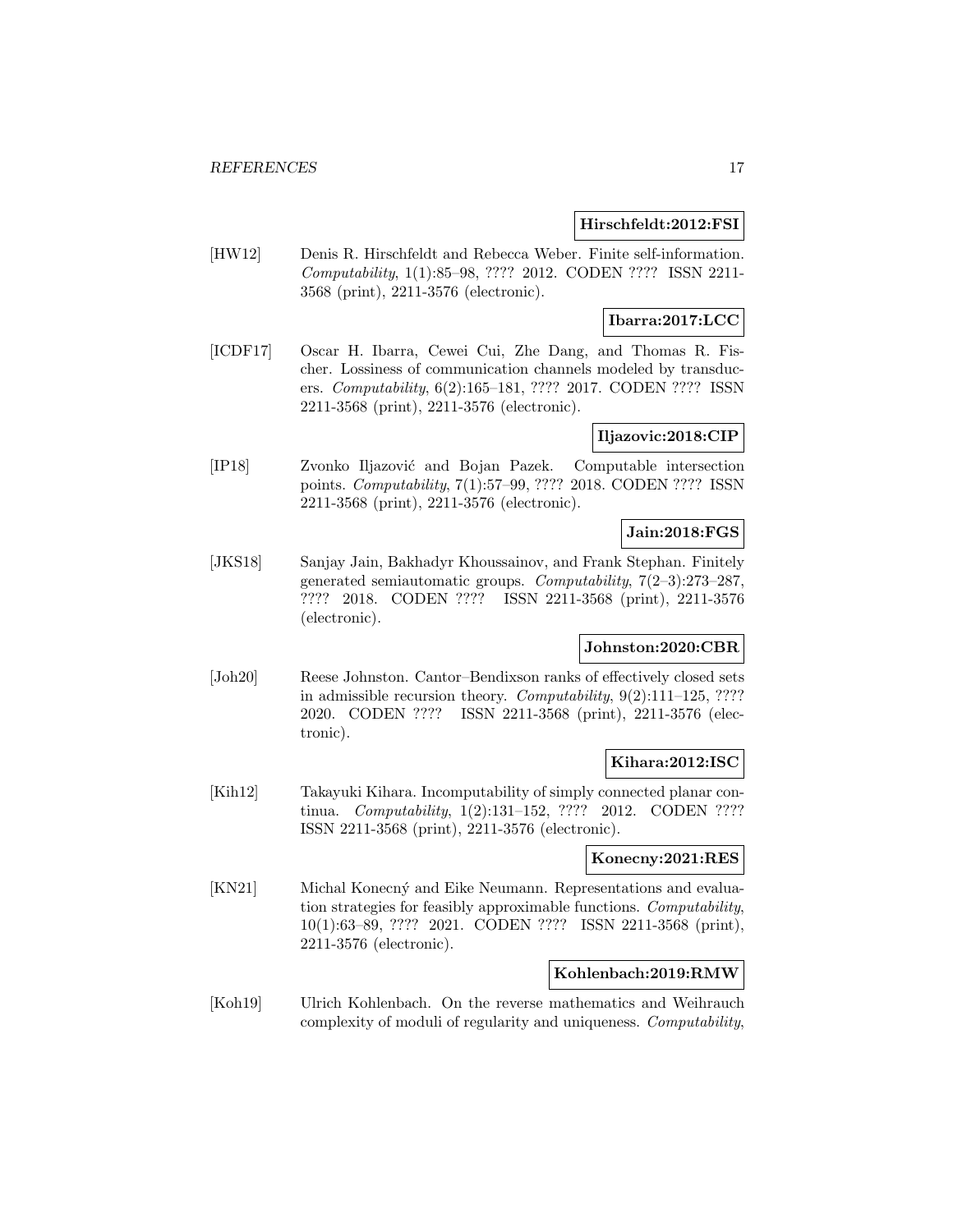8(3–4):377–387, ???? 2019. CODEN ???? ISSN 2211-3568 (print), 2211-3576 (electronic).

### **Kreuzer:2012:SWC**

[Kre12] Alexander P. Kreuzer. On the strength of weak compactness. Computability, 1(2):171–179, ???? 2012. CODEN ???? ISSN 2211-3568 (print), 2211-3576 (electronic).

### **Kristiansen:2017:SRI**

[Kri17] Lars Kristiansen. On subrecursive representability of irrational numbers. Computability, 6(3):249–276, ???? 2017. CODEN ???? ISSN 2211-3568 (print), 2211-3576 (electronic).

### **Kristiansen:2019:SRI**

[Kri19] Lars Kristiansen. On subrecursive representability of irrational numbers, part II. Computability, 8(1):43–65, ???? 2019. CODEN ???? ISSN 2211-3568 (print), 2211-3576 (electronic).

### **Lutz:2015:LME**

[LL15] Jack H. Lutz and Neil Lutz. Lines missing every random point. Computability, 4(2):85–102, ???? 2015. CODEN ???? ISSN 2211- 3568 (print), 2211-3576 (electronic).

### **Longley:2019:BRC**

[Lon19] John Longley. Bar recursion is not computable via iteration. Computability, 8(2):119–153, ???? 2019. CODEN ???? ISSN 2211-3568 (print), 2211-3576 (electronic).

### **Lowe:2016:BCE**

[Löw16] Benedikt Löwe. Barry Cooper (1943–2015): The engine of Computability in Europe. Computability, 5(1):3–11, ???? 2016. CO-DEN ???? ISSN 2211-3568 (print), 2211-3576 (electronic).

#### **Lowe:2018:PSI**

[Löw18] Benedikt Löwe. Preface to the special issue in memory of S. Barry Cooper (1943–2015). Computability, 7(2–3):101, ???? 2018. CO-DEN ???? ISSN 2211-3568 (print), 2211-3576 (electronic).

#### **Lewis-Pye:2018:SND**

[LP18] Andrew E. M. Lewis-Pye. The search for natural definability in the Turing degrees. Computability, 7(2–3):189–235, ???? 2018. CODEN ???? ISSN 2211-3568 (print), 2211-3576 (electronic).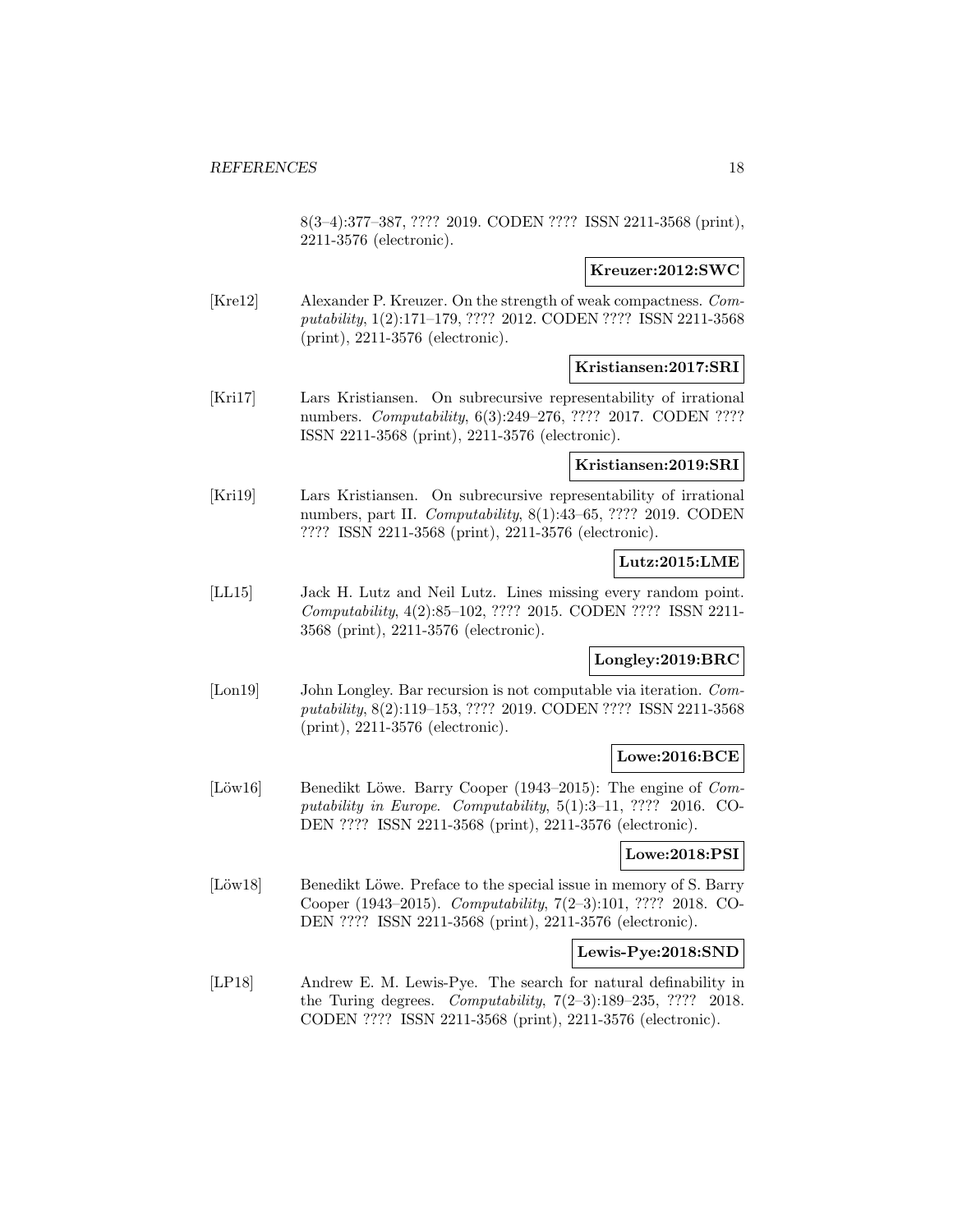### **McNicholl:2017:CC**

[McN17] Timothy H. McNicholl. Computable copies of  $\ell_p$ . Computability, 6(4):391–408, ???? 2017. CODEN ???? ISSN 2211-3568 (print), 2211-3576 (electronic).

### **Milchior:2017:USE**

[Mil17] Arthur Milchior. Undecidability of satisfiability of expansions of  $FO[<]$  over words with a FO $[+]$ -definable set. *Computability*, 6 (4):333–363, ???? 2017. CODEN ???? ISSN 2211-3568 (print), 2211-3576 (electronic).

### **Miller:2019:ICC**

[Mil19] Russell Miller. Isomorphism and classification for countable structures. Computability, 8(2):99–117, ???? 2019. CODEN ???? ISSN 2211-3568 (print), 2211-3576 (electronic).

#### **Milici:2020:DED**

[Mil20] Pietro Milici. A differential extension of Descartes' foundational approach: a new balance between symbolic and analog computation. Computability, 9(1):51–83, ???? 2020. CODEN ???? ISSN 2211-3568 (print), 2211-3576 (electronic).

#### **Miyabe:2013:CLC**

[Miy13] Kenshi Miyabe.  $L^1$ -computability, layerwise computability and Solovay reducibility. Computability, 2(1):15–29, ???? 2013. CO-DEN ???? ISSN 2211-3568 (print), 2211-3576 (electronic).

#### **Morphett:2012:IAR**

[Mor12] Anthony Morphett. Incompleteness, approximation and relative randomness. Computability, 1(2):109–130, ???? 2012. CODEN ???? ISSN 2211-3568 (print), 2211-3576 (electronic).

#### **Miller:2013:CCF**

[MS13] Russell Miller and Hans Schoutens. Computably categorical fields via Fermat's Last Theorem. Computability, 2(1):51–65, ???? 2013. CODEN ???? ISSN 2211-3568 (print), 2211-3576 (electronic).

#### **Miasnikov:2017:CCC**

[MS17] Alexei Miasnikov and Paul Schupp. Computational complexity and the conjugacy problem. Computability, 6(4):307–318, ???? 2017. CODEN ???? ISSN 2211-3568 (print), 2211-3576 (electronic).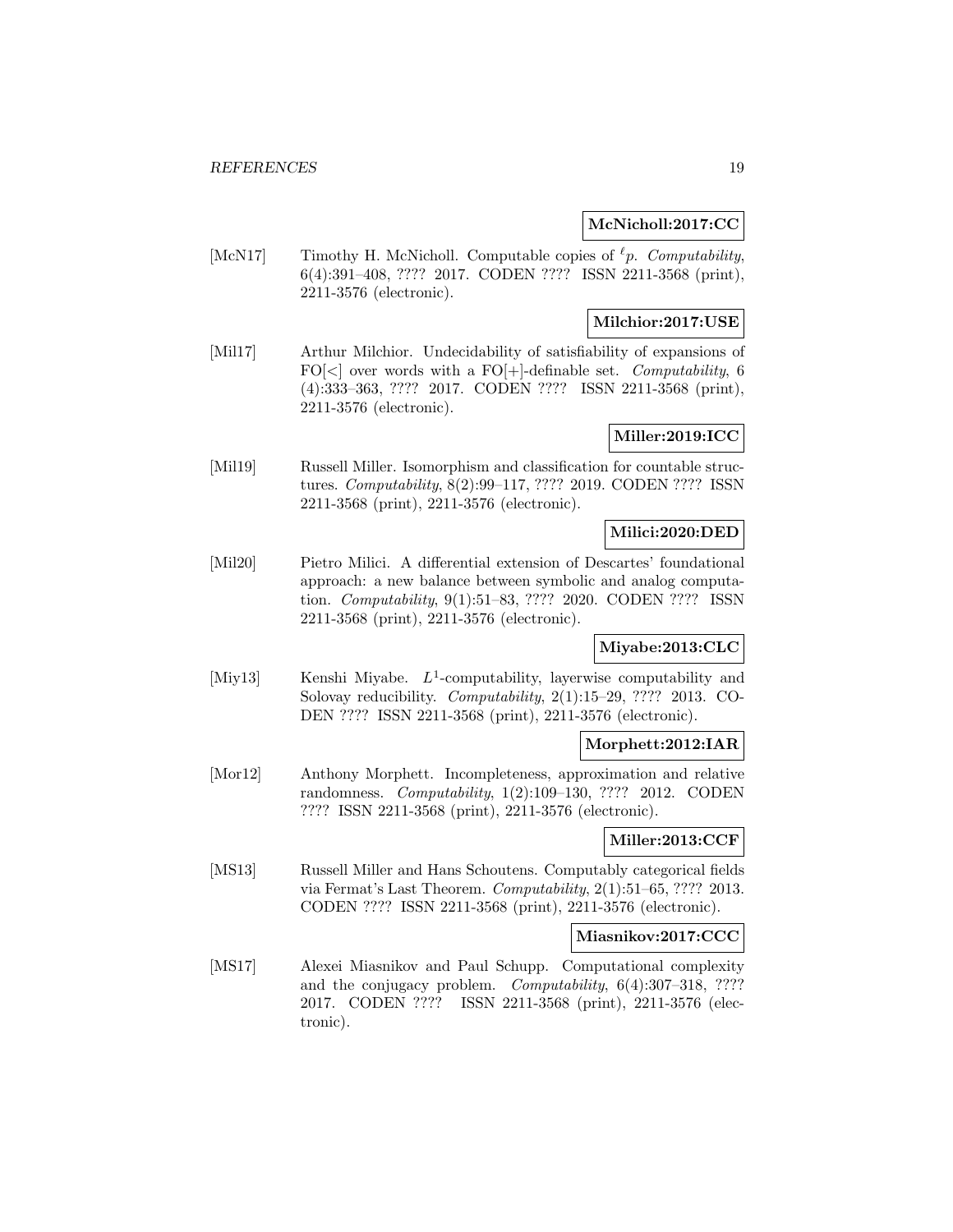#### **McNicholl:2019:IDC**

[MS19] Timothy H. McNicholl and Donald M. Stull. The isometry degree of a computable copy of  $\ell p$ . Computability, 8(2):179–189, ???? 2019. CODEN ???? ISSN 2211-3568 (print), 2211-3576 (electronic).

### **Merkle:2012:CCR**

[MT12] Wolfgang Merkle and Jason Teutsch. Constant compression and random weights. Computability, 1(2):153–169, ???? 2012. CODEN ???? ISSN 2211-3568 (print), 2211-3576 (electronic).

### **Muchnik:2016:SWR**

[Muc16] Albert A. Muchnik. Strong and weak reducibility of algorithmic problems1. Computability, 5(1):49–59, ???? 2016. CODEN ???? ISSN 2211-3568 (print), 2211-3576 (electronic).

#### **Nemoto:2020:CPD**

[Nem20] Takako Nemoto. A constructive proof of the dense existence of nowhere-differentiable functions in  $C[0, 1]$ . Computability, 9(3-4): 315–326, ???? 2020. CODEN ???? ISSN 2211-3568 (print), 2211- 3576 (electronic).

#### **Nikolova:2014:STI**

[Nik14] Stela Nikolova. Shared thoughts on Ivan–Soskov (1954–2013). Computability, 3(1):63–72, ???? 2014. CODEN ???? ISSN 2211- 3568 (print), 2211-3576 (electronic).

### **Ng:2014:CRS**

[NNS14] Keng Meng Ng, André Nies, and Frank Stephan. The complexity of recursive splittings of random sets. Computability,  $3(1):1-8$ , ???? 2014. CODEN ???? ISSN 2211-3568 (print), 2211-3576 (electronic).

### **Normann:2016:CBR**

[Nor16] Dag Normann. On the Cantor–Bendixson rank of a set that is searchable in Gödel's T. Computability,  $5(1):61-74$ , ???? 2016. CODEN ???? ISSN 2211-3568 (print), 2211-3576 (electronic).

### **Patey:2015:CSP**

[Pat15] Ludovic Patey. The complexity of satisfaction problems in reverse mathematics. Computability, 4(1):69–84, ???? 2015. CODEN ???? ISSN 2211-3568 (print), 2211-3576 (electronic).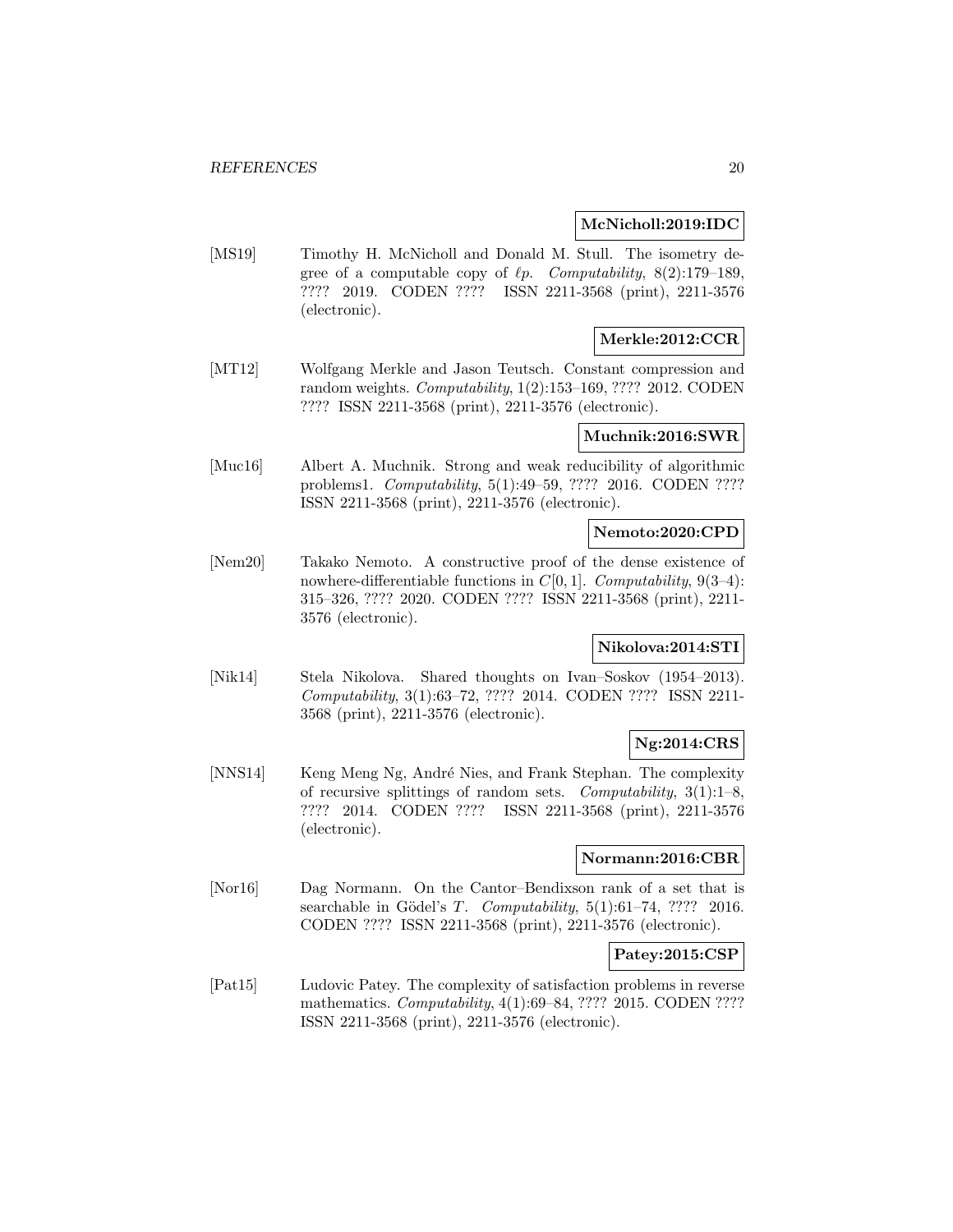### **Patey:2017:IFH**

[Pat17] Ludovic Patey. Iterative forcing and hyperimmunity in reverse mathematics. Computability, 6(3):209–221, ???? 2017. CODEN ???? ISSN 2211-3568 (print), 2211-3576 (electronic).

**Patey:2018:POI**

[Pat18] Ludovic Patey. Partial orders and immunity in reverse mathematics. Computability, 7(4):323–339, ???? 2018. CODEN ???? ISSN 2211-3568 (print), 2211-3576 (electronic).

### **Pauly:2016:TAT**

[Pau16] Arno Pauly. On the topological aspects of the theory of represented spaces. *Computability*, 5(2):159-180, ???? 2016. CODEN ???? ISSN 2211-3568 (print), 2211-3576 (electronic).

#### **Pocas:2018:ANF**

[PZ18] Diogo Poças and Jeffery Zucker. Analog networks on function data streams. Computability, 7(4):301–322, ???? 2018. CODEN ???? ISSN 2211-3568 (print), 2211-3576 (electronic).

### **Sanders:2018:GHF**

[San18] Sam Sanders. The Gandy–Hyland functional and a computational aspect of nonstandard analysis. Computability, 7(1):7–43, ???? 2018. CODEN ???? ISSN 2211-3568 (print), 2211-3576 (electronic).

#### **Sanders:2021:NRM**

[San21] Sam Sanders. Nets and reverse mathematics. Computability, 10 (1):31–62, ???? 2021. CODEN ???? ISSN 2211-3568 (print), 2211-3576 (electronic).

#### **Selivanov:2020:WDF**

[Sel20] Victor Selivanov. Q-Wadge degrees as free structures. Computability, 9(3–4):327–341, ???? 2020. CODEN ???? ISSN 2211-3568 (print), 2211-3576 (electronic).

### **Shafer:2020:SCC**

[Sha20] Paul Shafer. The strength of compactness for countable complete linear orders. Computability, 9(1):25–36, ???? 2020. CODEN ???? ISSN 2211-3568 (print), 2211-3576 (electronic).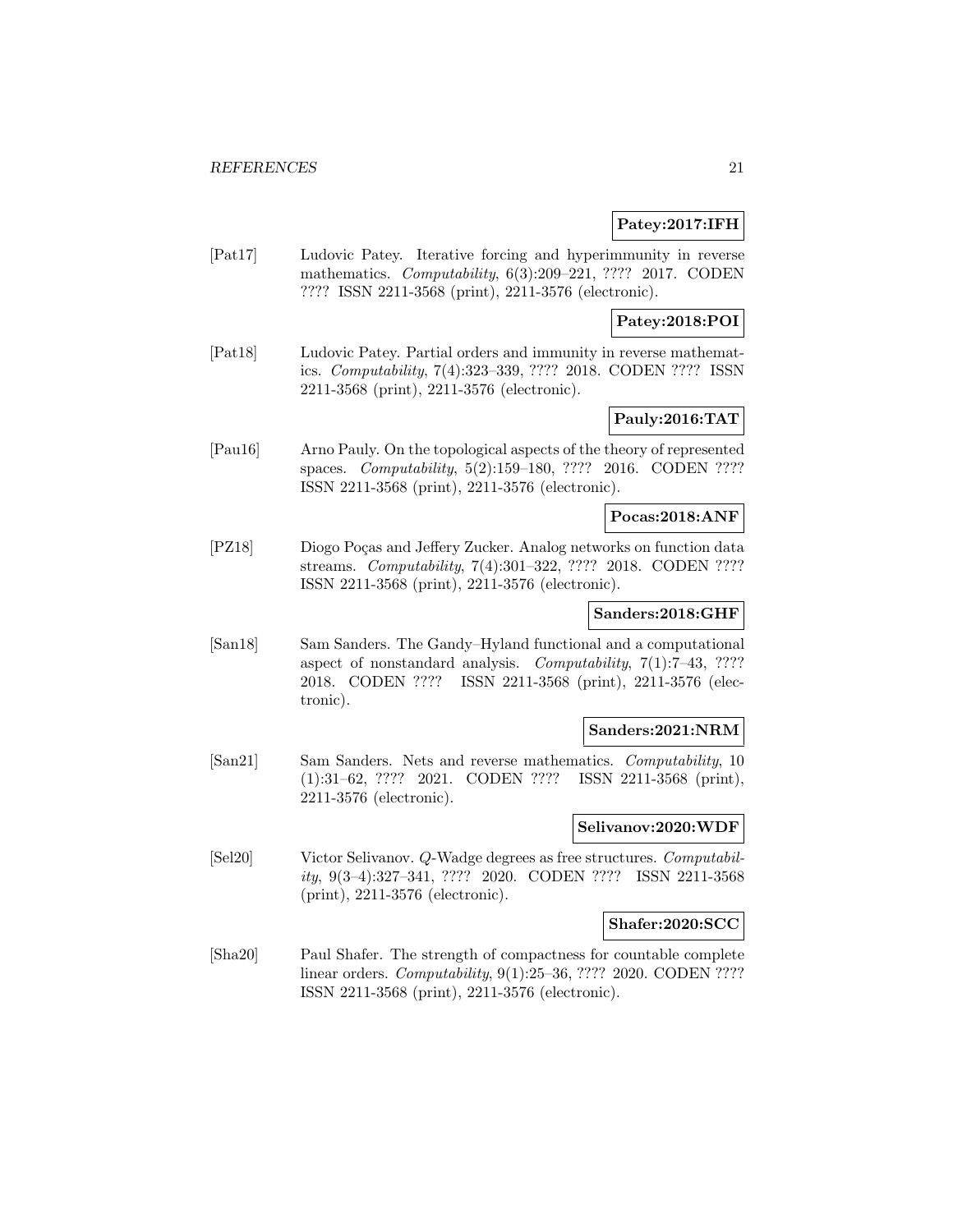#### **Skordev:2013:SCN**

[Sko13] Dimiter Skordev. On some computability notions for real functions. Computability, 2(1):67–73, ???? 2013. CODEN ???? ISSN 2211-3568 (print), 2211-3576 (electronic).

### **Seki:2013:BTA**

[SO13] Shinnosuke Seki and Yasushi Okuno. On the behavior of tile assembly system at high temperatures. Computability, 2(2):107–124, ???? 2013. CODEN ???? ISSN 2211-3568 (print), 2211-3576 (electronic).

#### **Speranski:2015:SNR**

[Spe15] Stanislav O. Speranski. Some new results in monadic second-order arithmetic. Computability, 4(2):159–174, ???? 2015. CODEN ???? ISSN 2211-3568 (print), 2211-3576 (electronic).

### **Schlicht:2012:TRO**

[SS12] Philipp Schlicht and Benjamin Seyfferth. Tree representations via ordinal machines. Computability, 1(1):45–57, ???? 2012. CODEN ???? ISSN 2211-3568 (print), 2211-3576 (electronic).

### **Schroder:2015:HHQ**

[SS15] Matthias Schröder and Victor Selivanov. Hyperprojective hierarchy of qcb<sub>0</sub>-spaces. *Computability*,  $4(1):1-17, ???? 2015$ . CODEN ???? ISSN 2211-3568 (print), 2211-3576 (electronic).

#### **Soler-Toscano:2013:CIN**

[STZDG13] Fernando Soler-Toscano, Hector Zenil, Jean-Paul Delahaye, and Nicolas Gauvrit. Correspondence and independence of numerical evaluations of algorithmic information measures. Computability, 2 (2):125–140, ???? 2013. CODEN ???? ISSN 2211-3568 (print), 2211-3576 (electronic).

#### **Towsner:2015:MCE**

[Tow15] Henry Towsner. On maximum conservative extensions. Computability, 4(1):57–68, ???? 2015. CODEN ???? ISSN 2211-3568 (print), 2211-3576 (electronic).

#### **Tucker:2014:COC**

[TZ14] J. V. Tucker and J. I. Zucker. Computability of operators on continuous and discrete time streams. Computability, 3(1):9–44,